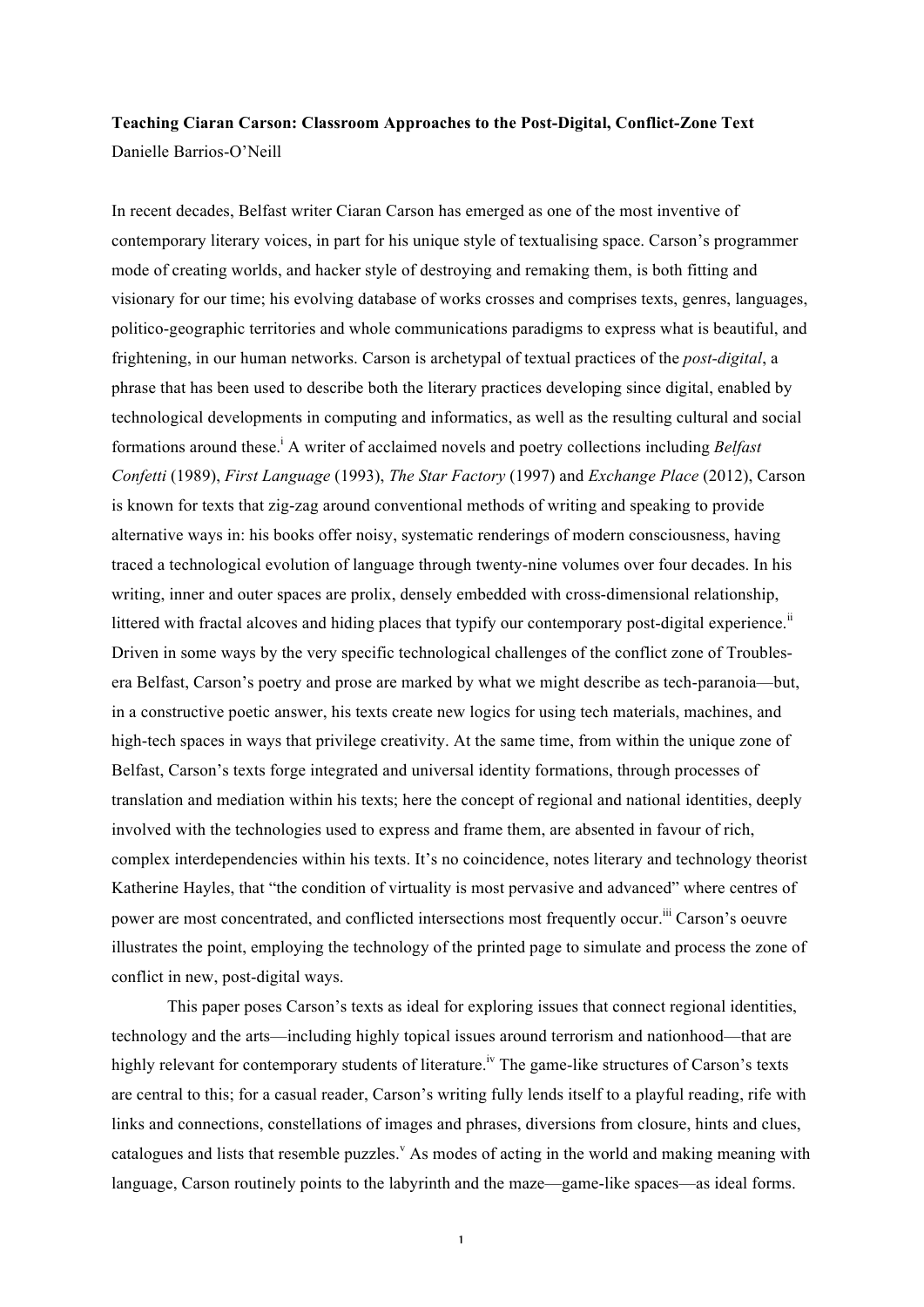Indeed much of Carson's poetics across his writing career has had an indeterminate formal quality whereby form is a provision and provocation for inventing new latitudes and spaces within its grammar, a possibility space that is obviously playful.<sup>vi</sup> Carson himself has even referred to his texts as games; *Belfast Confetti*, for example, he intentionally structured as "a kind of pin-ball machine narrative", where the reader can choose her own path through the text, and any part of the text might refer to many others.<sup>vii</sup> I'll propose considerations and contexts for teaching Carson's game-like, postdigital text relative to broader movements in literary studies, digital humanities, media studies, and postcolonial studies; this includes methods for practical and theoretical engagement in the classroom, and openings where literature educators can build on activities already tried. This approach links literary poetics directly to forms of networked media and emerging technology practices, with the conviction that understanding these links is valuable for humanities scholars and educators alike. By using Carson's print-born, informatics-heavy text as a point of focus, I hope to highlight the many ways in which print-born literature, within the larger project of making, teaching, and analysing the literary, is now deeply involved with the contemporary informatics-embedded landscape—of which Carson's text is both illustrative and exemplary.

In recent games theory, there is a general consensus that a few crucial things are required in order to classify something as a game: rules, feedback, goals, voluntary participation; some also include features like uncertainty, fictionality, and decision-making.<sup>viii</sup> As such, the term "game" can be applied to a wide variety of playful structures, from hide-and-seek to *Tomb Raider*. But regardless of where and how they might be played, game structures serve to set a scene for creative problemsolving, imposing a temporary virtual reality in which there are new constraints to be considered. The game space becomes a space for making calculations, developing strategies, trying solutions, and taking risks.<sup>ix</sup> This kind of suspended, virtual imaginative space is something that games and literature share. The created world within the literary text can operate in much the same way as a game space: in traditional fictional narrative, for example, a reader is likely to experience a simulation of constraints, obstacles and goals as she identifies with a protagonist upon whom these elements are imposed. In more recent narratives, mostly arriving since about the 1960s—coincident with the arrival of the computing age—simulation has been replaced in various ways by enactment of these same elements. From Vladimir Nabokov's *Pale Fire* to the famous *Choose Your Own Adventure* series to Mark Z. Danielewski's *House of Leaves* to Carson's *Star Factory*, literary works have become increasingly like games, with reading processes becoming more meaningfully interactive for the reader. While the postmodern literary text invites reflection on intra- and intertextual connectivity almost as a rule, these texts go much farther, veering away from the intellectualization of readerly construction, and toward a more active, suggestively concrete kind of play.

On the surface, the goal of Carson's game-text appears defined by the structure of each book or poem, the imperative to get from the first line to the last, as with most books. But beyond and

 $\mathcal{L}$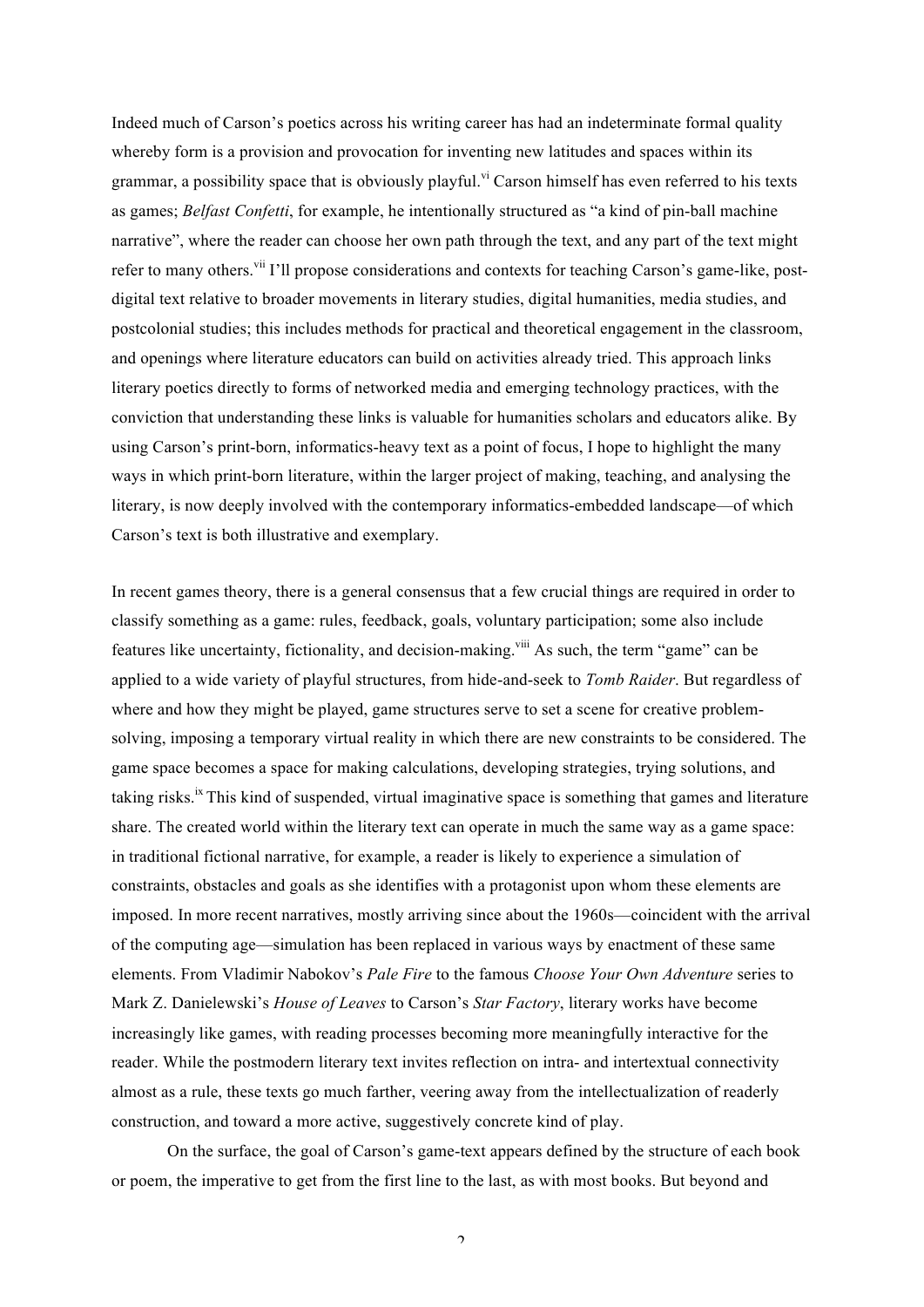beneath this imperative, each text has its own set of goals which are likely to be multiple and murky. His prose works, for instance—*The Star Factory*, *Fishing for Amber, The Pen Friend, Exchange Place*—present less-than-straightforward mysteries that the reader might play a part in solving. In *Exchange Place* there is a mystery of a missing notebook and a mysterious stranger; in *The Pen Friend*, it's a less obvious search for an ex-lover in the pages of personal letters; in *The Star Factory*, it's an even less obvious search for, perhaps, the heart of Belfast, by a dreamlike scanning of city locations. In Carson's game-like virtual realities, space and time don't operate in the usual ways. Game obstacles take the form of textual clutter ("The gate that is a broken bed") and syntactic complexity, and there is always lack of clear distinction between location and clutter, between spatial pattern and what could be described as spatial noise. Game feedback arrives in the form of clues that pan out and pathways that don't: signs of progress toward revealing a truth, bomb-blasts and security guards that stop us in our tracks, where "alleyways and side-streets [are] blocked with stops and colons<sup>"x</sup>

In his influential theory of *procedural rhetoric* (a phrase he uses to describe the ways in which games make arguments) Bogost holds that, in games, meaning derives from interaction: a game player experiences virtual or real actions, and then the subsequent effects of those actions. By interacting with the game elements—rules, goals, obstacles, feedback—in such a way that outcomes are influenced, the player produces knowledge. Bogost and others have argued that active knowledge production (as compared with passive experiences of media such as television) can be potent in communicating information and arousing emotion. Where watching something engages us only passively, playing is active, and builds knowledge *in the body*. xi Interestingly, much like contemporary video games, the dynamics and themes of Carson's text converge routinely on the construction and representation of space, where space is defined both through continuous movement across virtual-geographic locations, and through the use of a variety of perspectives. As in video games, Carson's books are littered with clues scattered across landscapes, which the reader (player?) experiences via largely disembodied, cinematic views.<sup>xii</sup> And the rules and features of Carson's game often change, "as the old chess master cannot say if ever he learned / the same, since each new game blossoms with new constellations...."<sup>xiii</sup> That is, Carson toys with a wide variety of textual and nontextual registers, from sonnet to mystery novel to traditional music to string of DNA, enacting or evoking all of the above; he can convincingly present the reality of the city as a complicated model aircraft kit and as a mutating virus in the same paragraph.<sup>xiv</sup> Simultaneously, every form or register is also a platform to build: he embeds such a dense network of associational links that the register itself can never be taken at face value, as its contents always conspicuously point elsewhere. <sup>xv</sup> Within the combined structure and freedom of the "pin-ball machine narrative", a player/reader has the agency to build the story—stories that can span multiple texts—rather than simply having it told.

The crossover between how such procedures operate in games and how this has come to operate in other areas of the arts, has been a subject of some critical attention. Espen J. Aarseth has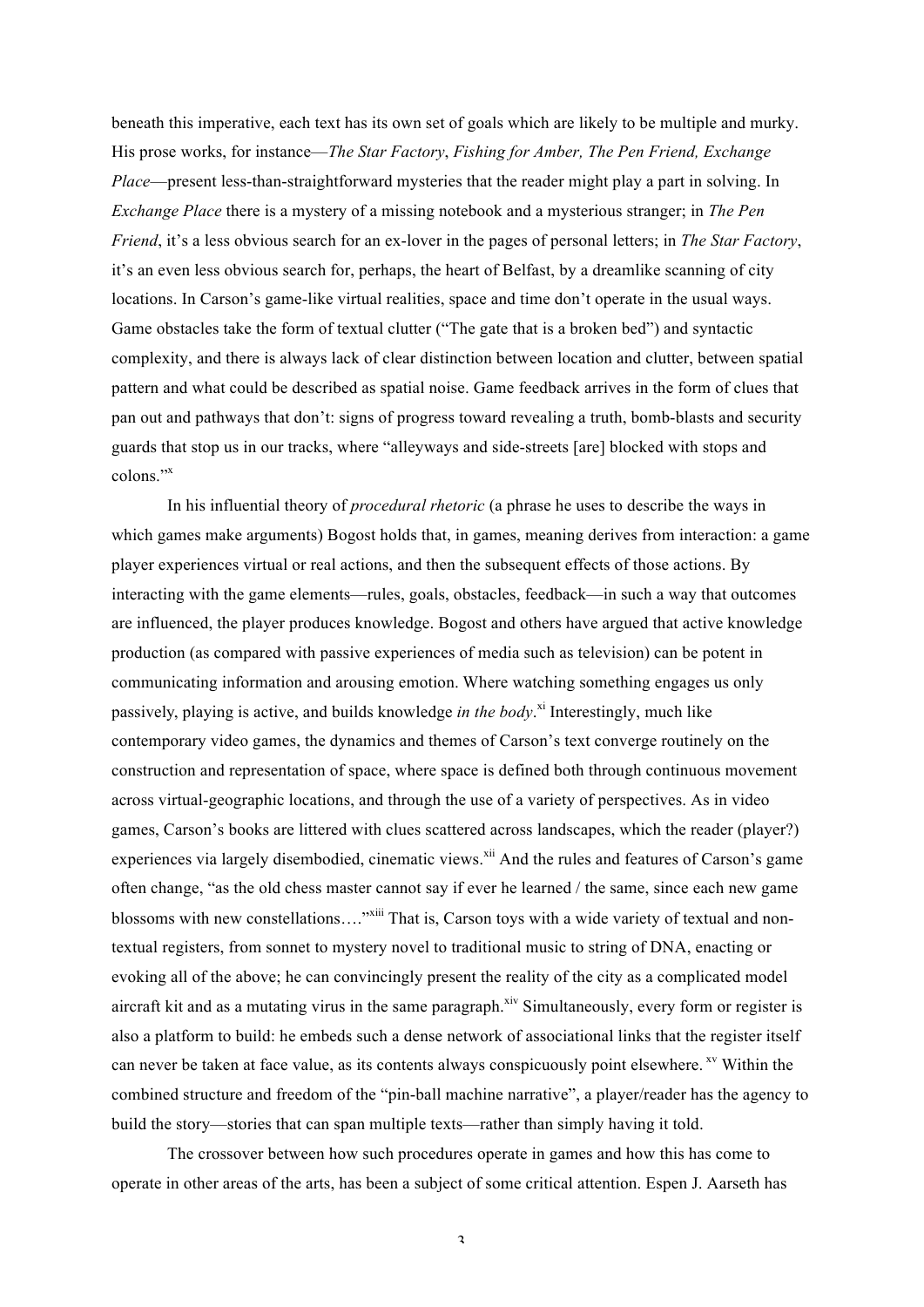coined the phrase *ergodic literature* to describe literary texts that are consciously reflexive with systems and processes native to the computing age, where the aesthetic value of repetition, linking and nodal networks represents an alternative to narrative, one akin to simulation. The ergodic text privileges "active experimentation, rather than observation, of … subject material" as a means of communicating knowledge and experience. The result is a dynamic, active literary experience.<sup>xvi</sup> This kind of experience has educational value, as the strategic presentation of information through interaction is shown to clarify "patterns of value, relationships and trends … reducing cognitive workload" and triggering emotional responses linked to experience, provoking empathy rather than evoking sympathy.<sup>xvii</sup> That is, to borrow from Gunther Kress in his work on multimodal literacies, the formal changes of the literary medium, now in more or less direct conversation with new digital literacies, produce a different literary experience, cognitively and affectively. <sup>xviii</sup> These differences are conversant with related transformations in communicative modes outside of the literary, representing a host of recent dramatic conceptual, social, cultural and political transformations in the world that students inhabit. However, unlike the information narratives received in other arenas—the news, for example—the literary text is a purposive offering up of instantiations of this evolution to be imaginatively and critically engaged, in ways that can be applied to the world beyond the classroom.<sup>xix</sup>

The decade following the Good Friday Agreement in 1998, a period of relative peace in the North of Ireland, was also a time of dramatic economic improvement in the South, and both factors led to broad economic growth across the island through the early 2000s. A wave of commercial globalisation and an influx of global media accompanied the transition, bringing wider access to information technology and a growing public experience of global networks of communication, a process also occurring throughout Europe.<sup>xx</sup> Between 1989 and 2000 Carson wrote dark networks into *Belfast Confetti,* created outward-bound and fantastic virtual environments in *First Language* (1993) and *The Ballad of the HMS Belfast* (1999), tested programmatic order and codes in *Letters from the Alphabet* (1995) and *Opera et Cetera* (1996), created a geometry of nested virtual worlds in *The Star Factory* (1997), and produced multifarious instantiations of all of these methods on smaller scales in other works. Carson himself has been vague in discussions of how technology, and particularly digitality, has influenced his work. In an interview with Elmer Kennedy-Andrews in 2009, asked whether and how the "new technological culture" and digital aesthetics may have influenced his poetry, Carson responded, "I don't think about it that much." Interestingly Carson has spoken about Google in interviews, linking his use of it to his penchant for (re)search, and noting how time he once spent wandering in libraries has been gradually replaced by "wandering in hyperspace. Looking for whatever might crop up between the lines, whether it's information or disinformation."<sup>xxi</sup> But this answer is anything but complete, as with Carson there is also always much happening between the lines, whether information or disinformation. xxii

 $\Lambda$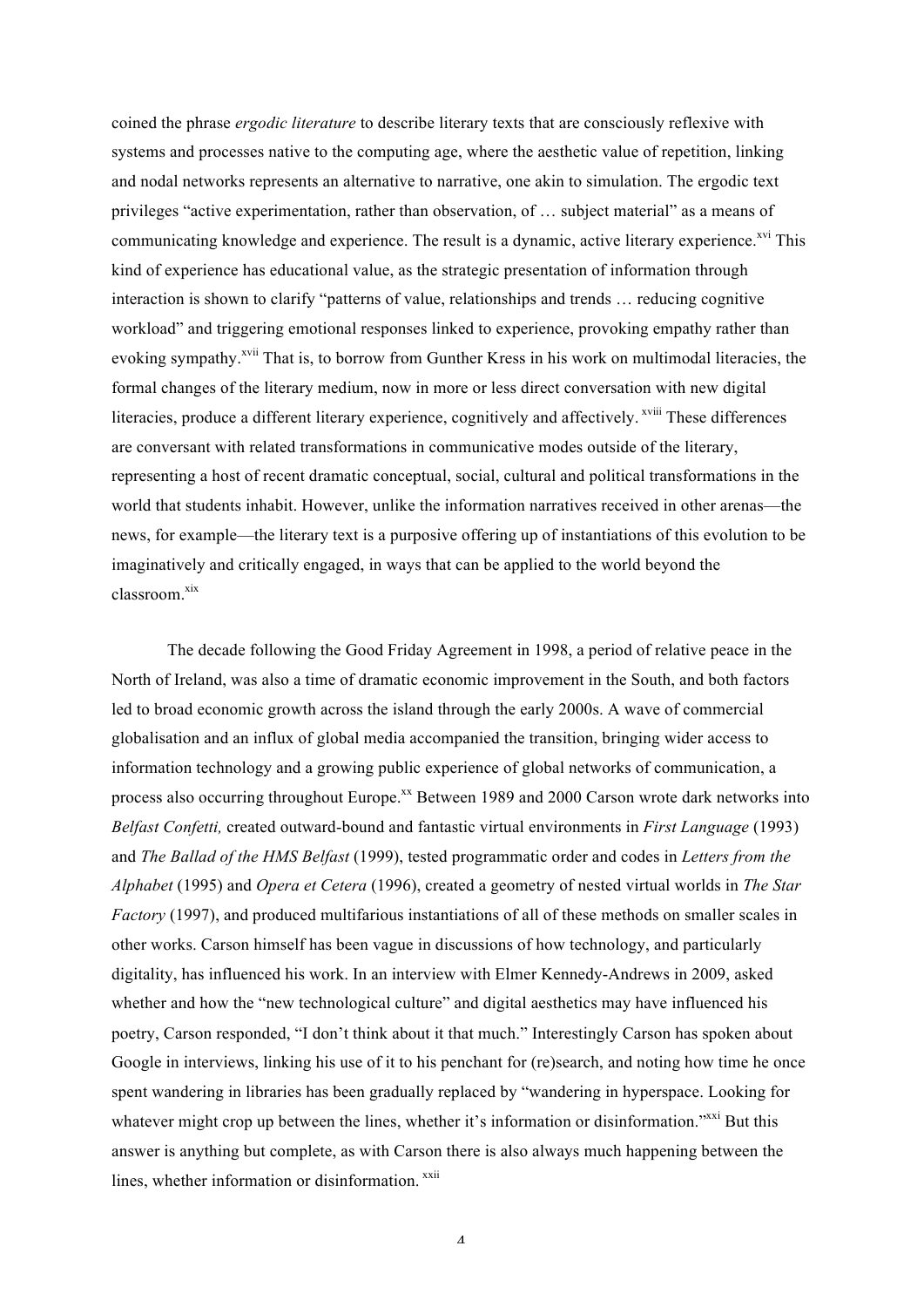Carson's text is interesting and useful in being rather an exception to the understood rule that technically cutting-edge works come from highly wired, urban centres; at the same time, he shows how a writer may react against the ubiquity of the wired while at the same time adopting many of its attitudes, structures and stylistic principles. Drawing upon innovative contemporary approaches to humanities education, I will propose a series of considerations and ideas for teaching Carson's poetry and prose in the humanities classroom, placing his writing in such non-traditional literary frames as "Terrorism" and "Immersive Media". I will draw out ways in which his text can be employed in classroom conversations on some of the most pressing questions we face now, including issues of terrorism, our digital lives, and the future of the human. Interactive tools for instruction are likely to hold special potential for teaching Carson and other post-digital writers, as they invite collective and systems-enhanced approaches to understanding contemporary writing; central to an argument for what might be called post-digital pedagogy is the reality that people under 40 increasingly demonstrate a desire to engage in dynamic informational environments that require active, playful contribution, and have the potential to enhance learning in ways that suit the future of our arts and technologies both.<sup>xxiii</sup> Though my focus is on Carson, the approaches here undoubtedly will have many possible parallels with similar approaches that could be developed for other writers. I'll explore in particular how literary texts can provide game-like areas for critical educational play, where interpretations can be mapped across works, links can be followed, questions can lead on to questions; in these ways and others, the structure of Carson's text, which can conceivably be entered from anywhere, is highly accessible. In this approach to Carson and post-digital education more broadly, interaction is central to meaning; the strategies described here are curated with that in mind. $x<sub>xiv</sub>$ 

Chronologically, with his writing career beginning in the 1970s, Carson's body of work sits relatively comfortably in the postmodern era; this is supported by the ways in which his post-digital methods represent a set of technological, social and economic evolutions specific to postmodern, technologically advanced societies.<sup>xxv</sup> There is a major philosophical and technical link between the postmodern and the post-digital in the development of the internet, in that both support the (theoretical) inclusion of every voice which has been elided in other, dominant narratives; Carson's voice, as a writer from a disadvantaged group in a conflicted territory, fits neatly within this framework. That is, where a curriculum is divided by chronology or region, Carson falls most obviously beneath postmodernism, Irish and British literatures, and comes easily into conversation with contemporary technologies and cultural topics. In certain contexts it makes sense to place Carson in the category of Modern Irish literature, where Irish postmodernism arrives very differently to, for example, American postmodernism. Here Carson becomes a fascinating case for examining how and why Irish postmodernism is different (Why focus on the technologies of bombs and pens instead of computers in *Belfast Confetti*? Why integrate pre-modern Irish language sounds and structures into the poems of *The Irish for No*?) Also, as numerous critics have argued, the textual dynamics associated with electronic media are not contained neatly within the postmodern, nor do they neatly

 $\varsigma$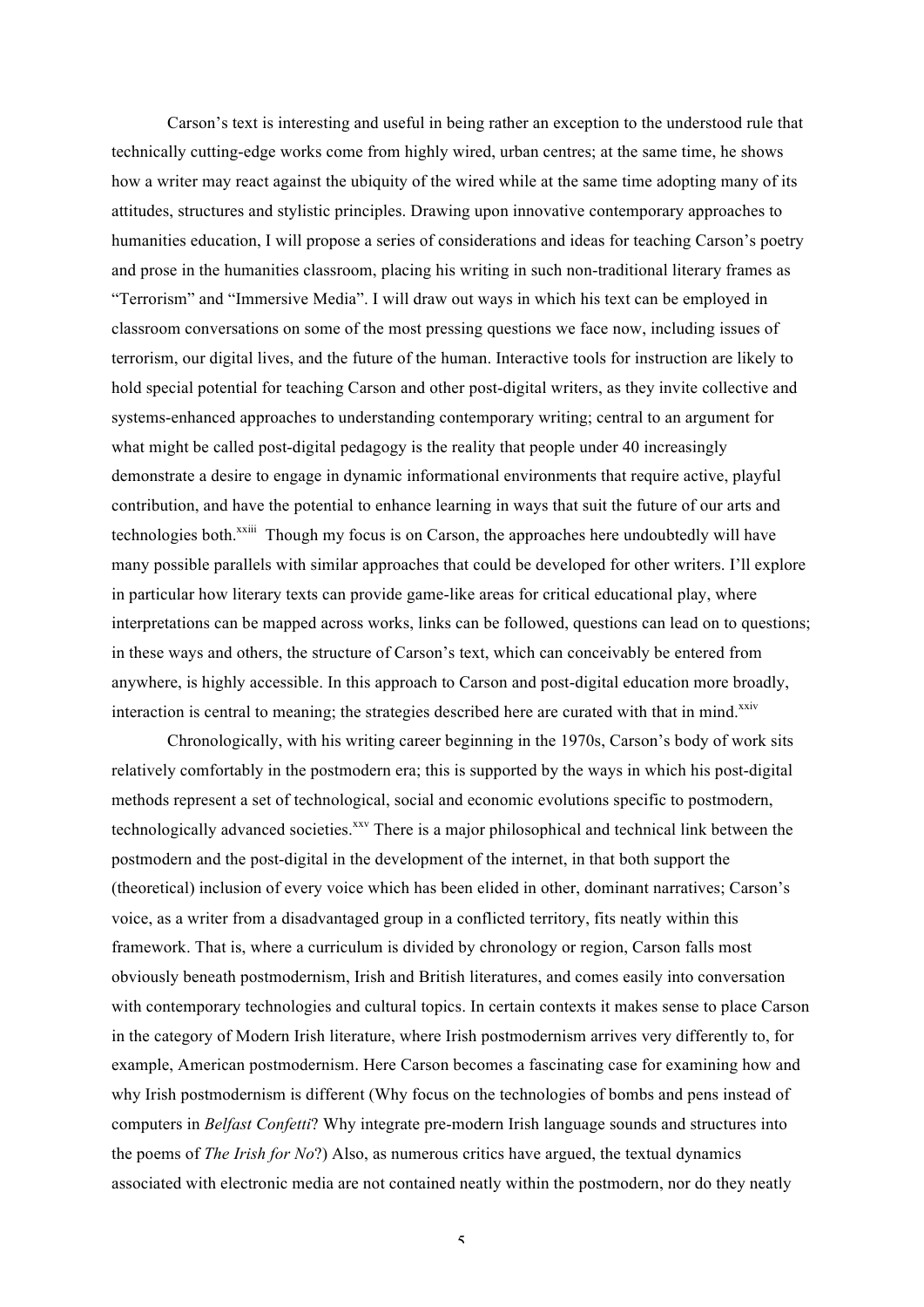follow it, but have roots in modernism.<sup>xxvi</sup> Carson can be taught alongside particularly American modernists to demonstrate the cross-fertilization between American/Irish and between information ages: by using networked poetics to open up of fracture lines in the text, creating vast multi-scalar environments in the style of Hart Crane and Gertrude Stein, consciously borrowing formal elements from William Carlos Williams, and demonstrating in a number of ways how modernism and postmodernism are continuous—how one information age led to the other.<sup>xxvii</sup>

#### **Post-Digital Literature and Terrorism**

In the context of literature about terrorism and conflict, Carson's works are incredibly unique and highly effective in stimulating discussion, and it is in this context that I most often introduce his works. Mass-mediatised events of mass public violence since 2001 have effectively, as Delillo predicted, marked "the actual beginning of the twenty-first century in terms of a shared global experience."<sup>xxviii</sup> As a result, cultural literacy for young people now necessarily includes discourses on violence and terror, particularly relative to the media. For students coming through universities, 9/11 will likely be the first major international event that they can remember, and the majority of what our students know about terrorism will be what they have seen in the popular media after 9/11 (coverage that has had a particularly reductionist flavour).<sup>xxix</sup> One of the more relevant and perhaps obvious ways in which Carson's work can be integrated into the curriculum from middle grades onwards is in discussions of the how terrorism is represented in the media, and what the role of the arts and literature might be relative to these representations. An important function of the post-violence literary work is to counter the damaging and reductive, us-versus-them, sometimes East-versus-West mentality that can prevail in popular culture and the popular media. Engaging students with texts that can represent the complexities—personal, situational, political, geographic, historical—of terrorism, violence and warfare is likely to be increasingly important, as cultural divisions across the globe seem to be coming more pronounced.

Most of Carson's major works were written during the Troubles, a span of nearly thirty years of intense sectarian violence, with Belfast frequently the site of its worst atrocities.<sup>xxx</sup> Residing in Belfast for the duration, Carson composed some of his most compelling works from within that highly technologised fray, and his writing is rife with its debris: guns, bombs, wire-taps, the ratcheting of gears, deep anxieties of constant surveillance as well as ambivalences concerning personal implication, identity, loyalty. "Keeping people out and keeping people in," he writes in a poem titled "Intelligence", "we are prisoners or officers in Bentham's Panopticon".<sup>xxxi</sup> *Belfast Confetti* (1989), Carson's much-lauded third volume of poems, depicts in snapshot moments the entrapment and fracture of the conflict zone; this is where, through layers of network, Carson begins "to piece together the exploded fragments" of home and the bomb-blasted psyche in the wake of civil unrest.<sup>xxxii</sup> Carson's works are well suited to classroom discussions of the contexts and manifestations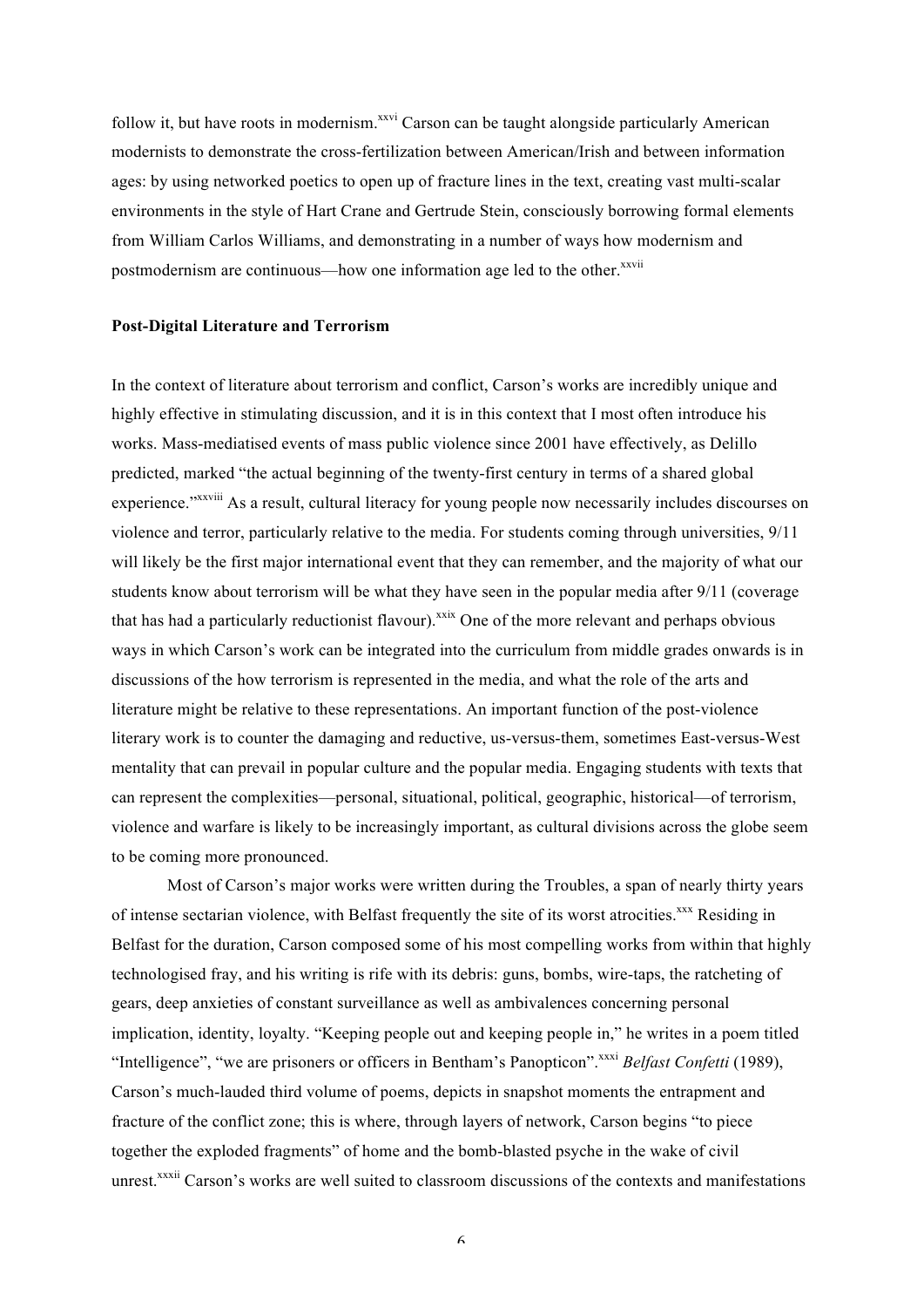of terrorism, not least because, while featuring and in many ways managing violent acts within the text, he does not sublimate violent acts to symbolism alone, nor does he simplify these acts within political metanarratives. Instead, Carson draws out their complexity with rich metaphor and unresolved poetry and prose, amplifying their significance by making a multitude of connections among moments of violence around the world and throughout history. His volume of short, accessible poems titled *Breaking News* is a good place to begin: in this, Carson's narrators speak emphatically and often tersely from the fray; in this volume Carson's style and themes are influenced by forms of event reporting—print, radio, and conversation—each as a departure point for examining the evolution of communications technologies. These poems capitalise on the conventions and politics of news media but rarely make a discernable statement; demonstration and performance are essential to these poems that imitate and sometimes grimly parody the news. Most comprise short, irregular lines that mimic the fragmented nature of the event report, a medium that is, for Carson, severe in its economy. In the poem "War" for example

Sergeant Talbot had his head

swept off by a

round-shot

The staccato, shots-fired starkness of news speak is part of the narrative: the severity of Carson's line breaks and the cold detachment of reportage eradicate the humanity in the poem more effectively than the reported gunfire. Throughout *Breaking News* (2003), material events of conflict and mediated events of conflict reporting contend for historical authority: for Carson war is an unsettlingly atonal arrangement of culturally-loaded artefacts and vectors of information exchange. With dark cadences we walk "the road / from Sevastopol / with boots / that lack feet" or navigate amid "Armenians and Arabs, British riflemen // … sappers, miners, Nubian slaves, Greek money-changers, / plus interpreters who do not know the lingo [...]."<sup>xxxiii</sup> Carson privileges always, in the way of Bakhtinian dialogue, "hybridity, flexibility, a willingness to engage conflicts at issue without seeking resolution, a resistance to closure, a distrust of single responses, and a keen sense of the 'otherness' of a past that is nonetheless not alien." xxxiv

Carson's text in this case provides an occasion to interrogate and counter the way violence and terror are covered by the mainstream media, as well as to reflect on how digital media paradigms disrupt this. Where the popular visual and linguistic rhetorics of terror have the potential to oversimplify its implications, and to potentially dull political acuity and empathy, Carson's text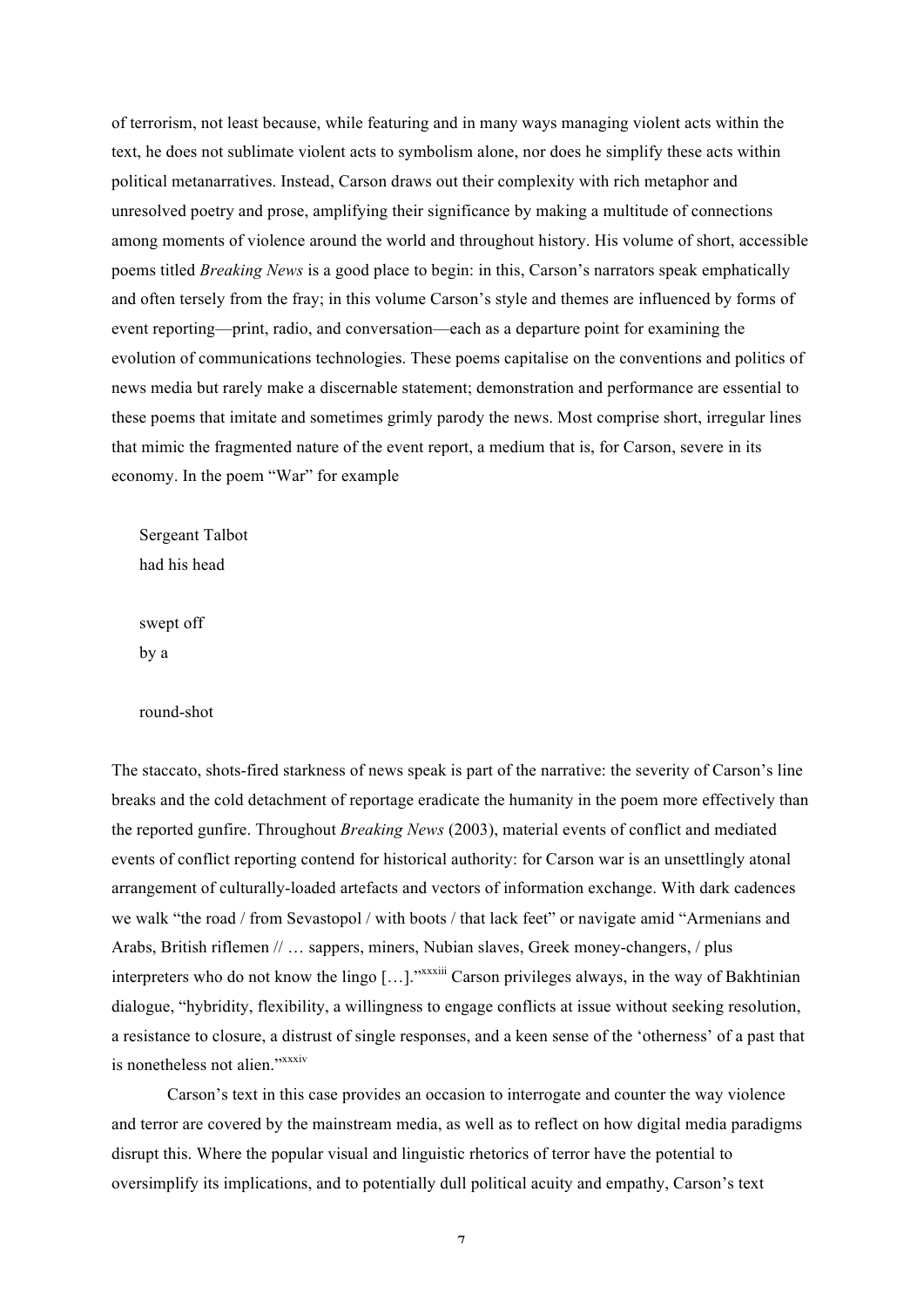evokes political violence in many instantiations via a nuanced, emotionally complex matrix of terms that is also sensitive to, but not defined by, the rhetorics of other media.<sup>xxxv</sup> By intentionally echoing Russell's reports in *Breaking News*, for example, Carson gives a highly evocative rendering of the relationship between reportage and public attitudes toward war and violence.<sup>xxxvi</sup> Comparing this to the more proto-digital modes in his novel *The Star Factory*, offers interesting potentialities for discussing the changing ways in which violence is represented, and understood, relative to popular media. This kind of approach answers what Katherine Hayles describes as "the need for pedagogical strategies that recognize the strengths and limitations of each cognitive mode" (new media/old media) and "underscore the necessity of building bridges between them"; the bridges, in this instance, are literary.<sup>xxxvii</sup>

In my undergraduate English classroom I asked students to consider how the representations of violence in poems from *Breaking News* reflect and interrogate the way violence is reported in the news. In small groups, students examined text *Breaking News* and *The Star Factory*, and were asked to compare these with historical and contemporary newsspeak in terms of various aesthetic and formal elements: language, imagery, rhythms, sentence/line length. To assist, I handed out copies of Russell's 1854 dispatch on the Crimean War (the same report that inspired Alfred Lord Tennyson's "The Charge of the Light Brigade") and printed articles on recent terroristic events taken from *The Guardian, Reuters*, the *Daily Mail*, and Twitter. The discussion that followed was largely focused on how poetry's power lies very much in its capacity for being suggestive: how the literary can represent with subtlety, where the (contemporary) news aims for clarity at best, sensationalism at worst. At the same time, the poems were able to evoke greater emotion from some students, and it was suggested that most people are desensitised to the news, where it is more difficult to feel insensitive to a poem. Carson's biographical context was important, as students engaged (in their small group conversations particularly) with the parallels between the situation of violence in Northern Ireland—about which Carson was not ostensibly writing—and situations of violence in other places and other historical moments. Engaging with issues around reportage, linked intrinsically to the politics of news media and economies of attention, students explored their own experiences of violence through the media. Most seemed to agree that a certain amount of background "terror" is now normal, though reading the poetry and prose alongside served to defamiliarize violence in a way that made its effects more keenly felt. We discussed the ways in which Carson's poems are both interrogative of representations of violence in the news media, and indeterminate, leaving the sources and outcomes of violence as open questions.

Many of Carson's works provide opportunities to explore how violent events might be processed in public and private spheres, and the role that media play in this. In *Exchange Place*, the role of the narrator's notebook is central: looking for the notebook provides the main impetus of the action of the plot. So throughout this labyrinthine novel, processes of personal record-keeping are presented in complex tensions with public historical records of violence, demonstrating large gaps

 $\mathbf{Q}$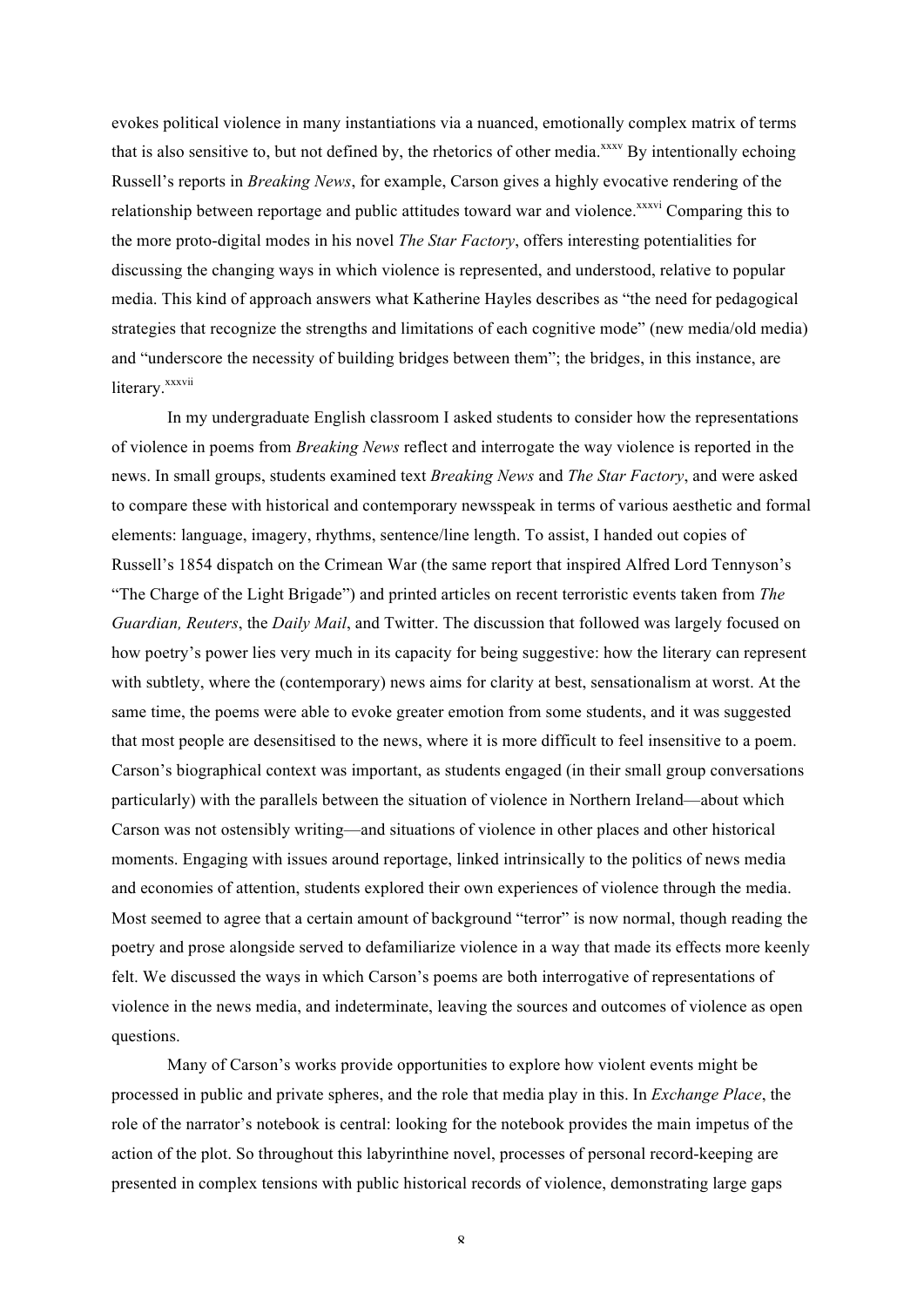between the two.<sup>xxxviii</sup> To explore this set of issues in the classroom, I asked undergraduates to keep undergraduates to keep a paper-based notebook as they worked through the novel, writing daily entries responding to questions tapping into the themes of the novel: for instance, how the form of the paper-based journal is different materially, psychologically, and semiotically from the logging platforms of social media, and questions on the nature of reportage in public vs private fora. Students also wrote an entry comparing passages from *Exchange Place* (specifically ones depicting terroristic events) with reports of terroristic events from the Global Terrorism Database (GTD), to compare aims, implications and impacts of these diverse records.<sup>xxxix</sup> This comparative multimodal approach was designed to engage students with not just the historical and cultural embeddedness of particular media paradigms, but also to reflect on how they as writers/reporters can and do contribute to public constructions of history, and to consider the potentialities of taking conscious and active roles, as well as fielding ethical concerns around citizen journalism and social sharing. As they developed increasingly reflective arguments around the cultural processes of logging/reportage, students were also developing multi-literate critical citizenship as part of a linked reading and writing community.<sup>xl</sup>

## **Textual Networks**

One gets the sense, from what Carson chooses to write about—which includes the industrial histories of Belfast, libraries, printed books, written notebooks, and many, many objects—that the actual electronic accoutrements of the digital age are far less interesting than the formal affordances of networks. Things we might describe as high-tech don't usually feature in his writing; a dated references might occasionally appear with mildly negative connotations, as here:

When I hear the word BlackBerry I still think of the tangle of blackberry .... Berries that stain the hands and the lips. You won't find me on Facebook, and I don't do much email, though I find the internet useful for all kinds of research. I deal mainly by word of mouth and I like to meet my clients face to face, whether in public or private places.<sup>xli</sup>

Although this is a passage from *Exchange Place*, having met Carson a handful of times, I gather that this is the sort of thing he would say. I can attest that he is slow at returning email and very gracious when meeting face to face. And despite the fact that Carson has integrated the dynamics of the internet into his poetics, I somehow doubt he carries a smartphone. At the same time, we can read in his poetry and prose that he doesn't resist the inevitable convergence of humans and our technologies, the cost nor the adventure of it: he is not a traditionalist, nor is he a technophile. Rather, the teeming sensorium of the network—the adventure of our new technological forms—is located for Carson not in gadgets but in the shape of knowledge they allow us to create.<sup>xlii</sup>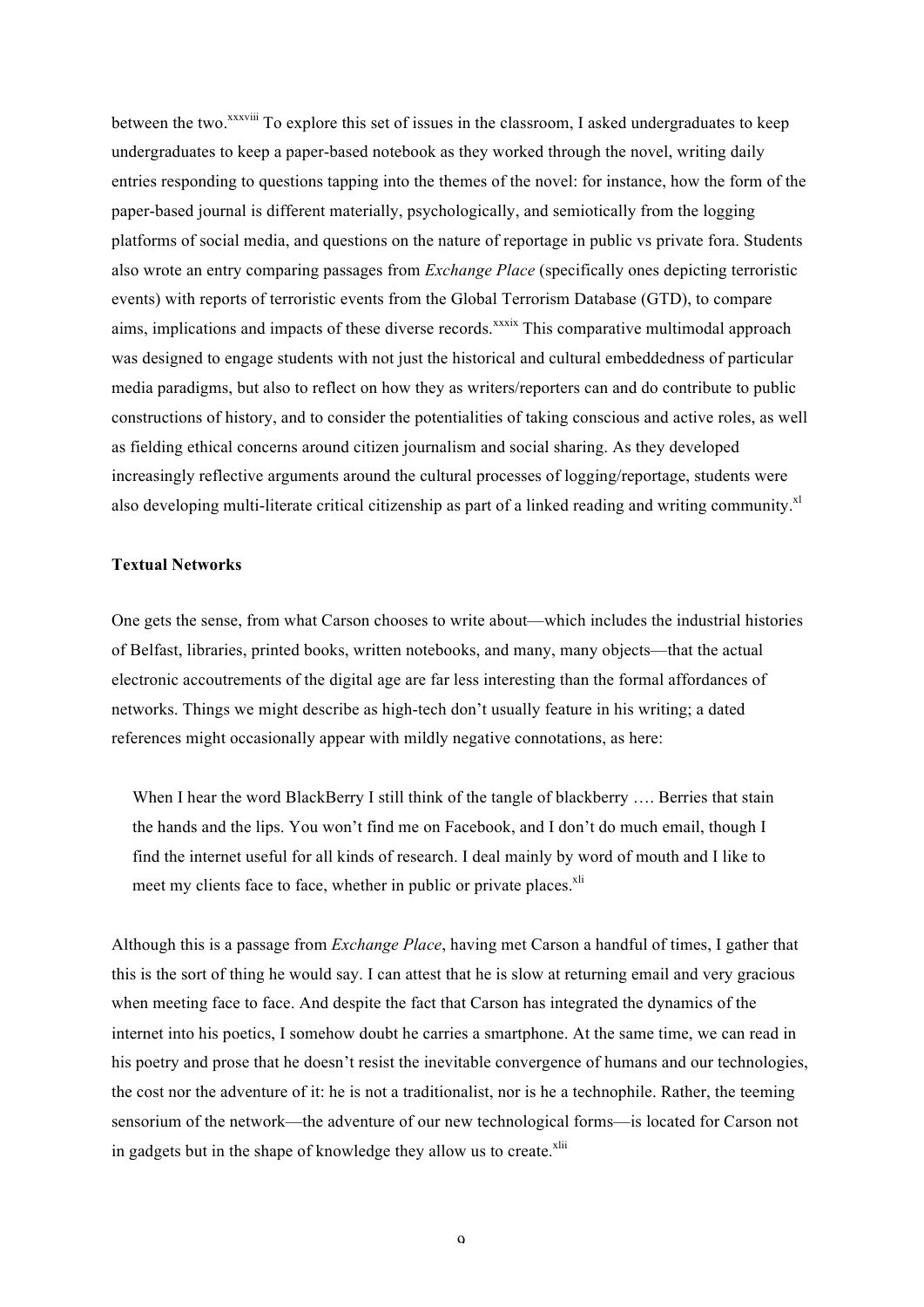With the influence of networks so prevalent in Carson's writing, it's interesting to situate his work not just within a literary nexus but within a nexus of broader media formats. In this his work becomes useful for drawing out questions of genre, and even the nature of textuality, for students beginning to place literature within wider a world of discourse. "In our electric age of instant and nonvisual forms of interrelation," McLuhan wrote in 1962, "… we find ourselves at a loss to define the 'rational,' if only because we never noticed whence it came in the first place."<sup>xliii</sup> The "rational" McLuhan indicates is typographic rationality, the system of reason imposed by the mass media via the newspaper and the novel that went on to become a seminal component of modern nationalism and the broad scale standardisation of culture. This is the very logic overturned by the digital era, and the very logic that Carson challenges in "Slate Street School":

Roll call. Then inside: chalk dust and iced milk, the smell of watered ink. Roods, perches, acres, ounces, pounds, tons, weighed imponderably in the darkening Air. We had chanted the twelve-times table for the twelfth or thirteenth time When it began to snow. Chalky numerals shimmered down; we crowded to the window – These are the countless souls of purgatory, whose numbers constantly diminish And increase; …

And I am the avenging Archangel, stooping over mills and factories and barracks. I will bury the dark city of Belfast forever under snow: inches, feet, yards, chains, miles.<sup>xliv</sup>

Carson's works are almost obsessively consistent in certain aspects of order, cycle, refraction and return, a feature of his writing that can operate on a variety of imaginative scales. In the poem above, the young boy fantasises about dramatic liberation of the "souls of Purgatory" from the bounds of measurable time; between the administered moments, however, the language of the poem provides quieter ways out, linking to other poems in the volume that the reader can follow at will. The "iced milk" links to a pitcher of milk in "Dresden," or an electric milk float in "Whatever Sleep It Is"; "watered ink" links to an "ink-dark sky" in "Whatever Sleep," or the "indelible ink of Dublin September 1944" in "August 1969"; the shimmering snow is also the avalanche in "Whatever Sleep," and the rain of exclamation marks in "Belfast Confetti"; the window, the "pane of glass" in "Whatever Sleep," the "Broken glass" in "Campaign," and the "bricked-in windows" of "Asylum."xlv The layered, associatively-linked vectors of Carson's poems evoke an abstract structure not unlike Jorge Luis Borges's "Garden of Forking Paths," the first well-known description of a hypertext novel that can be read in multiple ways. An underlying suggestion, for Borges and for Carson, is the possibility of a virtual or actual universe in which many, or all, realities are possible.<sup>xlvi</sup>

Quick and unceremonious shifts within Carson's text—shifts in style, aesthetic, orientation, location—emphasise the provisionality and hybridity of the medium in which a textual event occurs, providing opportunities to explore with students the experience of narrative and poetics relative to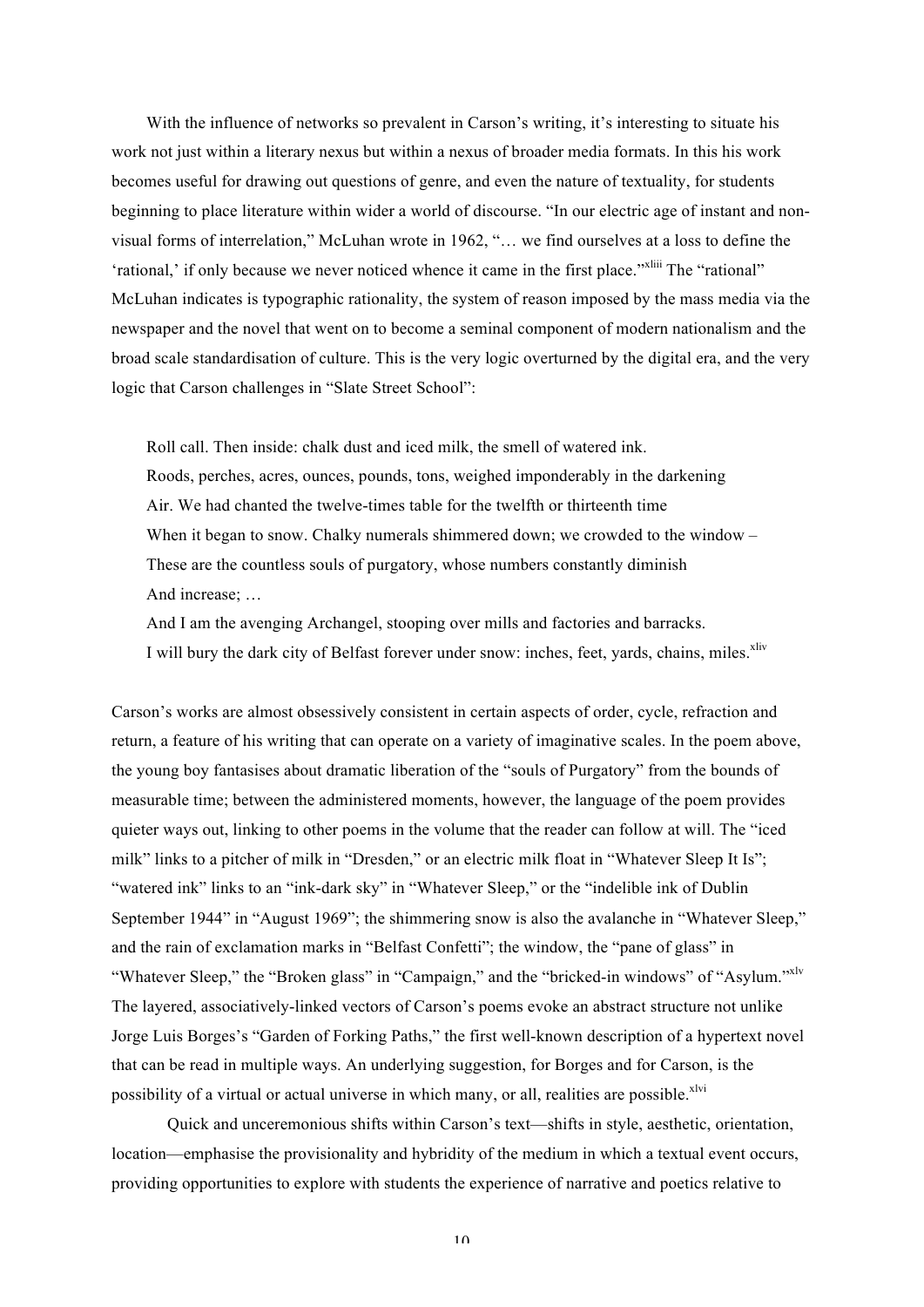textual form. The text is at points cerebral, or full of exquisite material detail, or so rapid-fire that it invites us to imbibe and forget multiple impressions as we move through the text, where content is subverted to rhythm; the fractal experience of Carson's images, repetitions and rhythms blur the boundaries between his works and confound the reader's sense of certainty (is this pitcher of milk the same one from "Whatever Sleep It Is"? or was that "Dresden"? or am I thinking of the "iced milk" from some other poem?).<sup>xlvii</sup> In inviting readers to make networks of connections, Carson's text is procedural in the manner of video game narratives; in his immersive environments we often feel we are gathering scattered fragments to "solve" the text, that we are active within it, that we are moving in a textual world. This immersive quality invites productive links from literature to other media forms, not just video games of course but also table top games, crime podcasts, documentary films. Placing Carson alongside texts in other media, and including his text in discussions of concepts such as virtual reality and collective intelligence, students can explore the ways in which the blurring of frames enables new kinds of creative experiences.<sup>xlviii</sup>

You might explore these issues with the novel *Shamrock Tea* (2001), for example, a book whose magic realism continually obfuscates boundaries between real and unreal experiences. Carson's third book of prose, *Shamrock Tea* contextualises an ever-growing network of communication paradigms among historical events, real places, and tellable histories. The narrative begins, "On 20 July 1434, at the hours of tierce as told by the great Belfry of Bruges, in Flanders, two green-skinned twin children – a boy and a girl of about thirteen – materialised from a storm-grating in a town square [...]" From here the book builds a tale that is interspersed with connections to other tales, and other travels, those of pilgrims, wanderers, and visitors throughout history and fiction.<sup>xlix</sup> *Shamrock Tea* opts for the tone, variously as always, of a travel guide through a postmodern Flanders (not unlike the magical-realist tone of Douglas Adams's *Hitchhiker's Guide to the Galaxy*), where it becomes impossible "to discriminate between dimensions. "It is helpful", the narrator advises, "in one's meditations, to think of each image, or station, as a drawer in an extensive cabinet: for then one can, in the future, mentally open each compartment [...] Thus the past and future meet."<sup>l</sup> *Shamrock Tea* is a novel easily accessible for high school students; with first-year undergraduates, I used this text as a focal point for students to challenge textual boundaries, explore textual networks, and augment these networks with new texts of their own.

In a multimodal writing assignment, students were challenged to produce a responsive or supporting text for *Shamrock Tea* that moved across platforms, using links (much as we move through Carson's text): for example, the essay could begin in a Google doc, move to an Instagram feed, then onto a Twitter stream, then back to the Google doc. The guidance for choosing platforms was simple: they had to use at least two platforms, the platforms had to be readily accessible online so that we could all view the piece, and the student should choose platforms well suited to the thesis of the piece (for instance, if visual evidence is useful, Instagram is a better platform to use than Soundcloud). Otherwise I left the structural guidelines open, with the caveat that students should consider their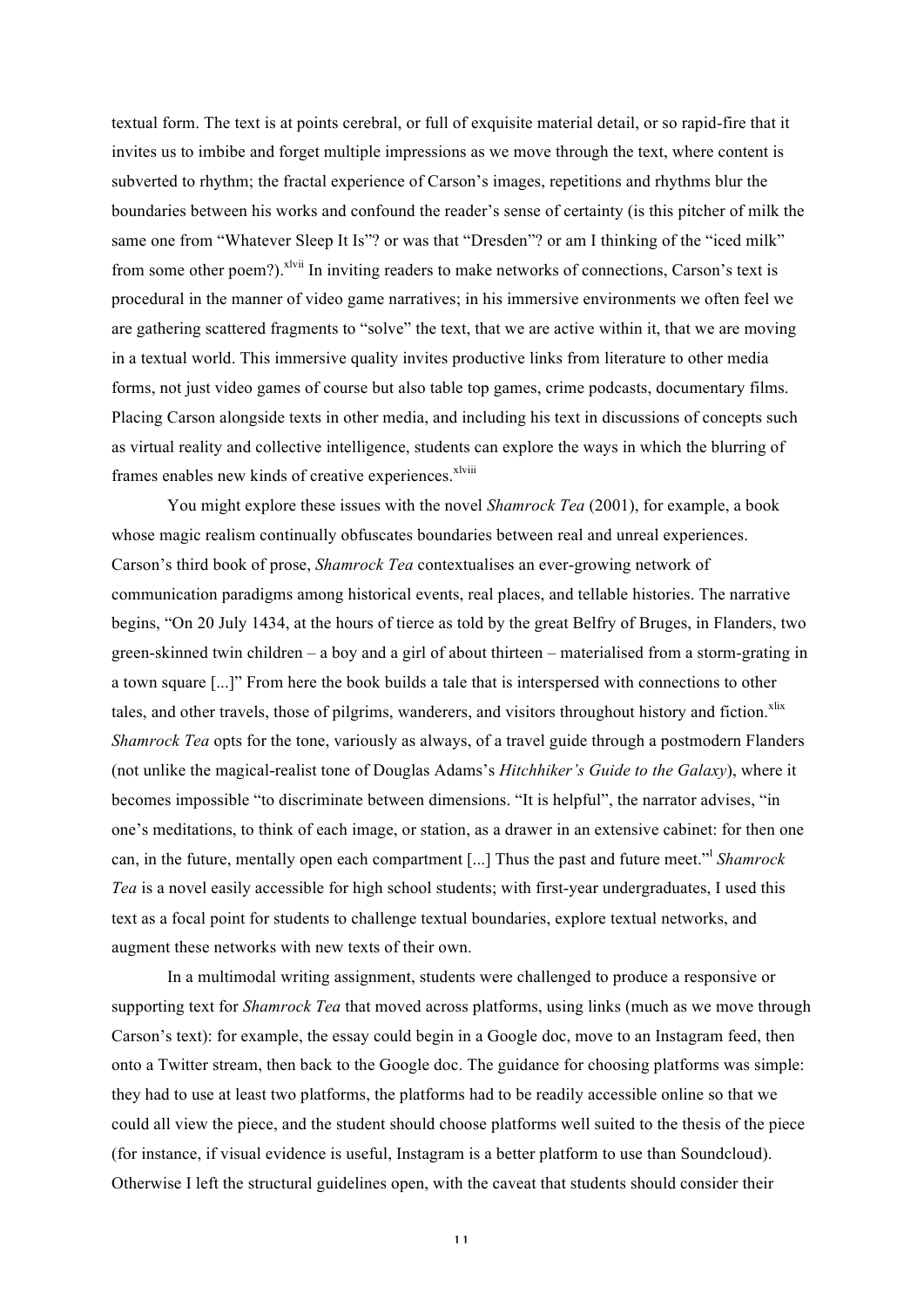essay as a performance related to Carson's novel, a creative paratext: it should work *with* the novel, responding or orienting us as readers in some way. I requested materials like original or augmented maps, hyperlinked wikis, and curations of useful historical content using platforms like Instagram and Popplet.<sup>li</sup>

On one hand, students responded well to the assignment because they were being asked to do something they natively do, every day—to be a *prosumer*, to create content.<sup>lii</sup> But, for the same reason, some students didn't immediately view it as an interesting way to engage a text; creating online content about books isn't a new idea, and while the less tech-savvy were slightly confused about how to proceed, the more tech-savvy (the majority) didn't initially perceive a challenge at all. The benefits came when we explored the variety of paratexts together in class, thanks to the sheer variety of approaches. One student created an interactive map, tagging lines of the novel to significant points on Google maps, where each tag then linked to a Flickr search of images of the geographic point to which it was tagged. Another student transcribed a page of Cason's novel and hyperlinked numerous words and phrases, linking them to existing internet sites that provided interesting, often unexpected context for the word or phrase. As we explored the variety of new arrangements of and around the original text, this opened up fertile discussion about the integrity of textual boundaries in the digital age. In this era of always-on, active co-production and circular forms of authorship, students are always invited, in a sense, to be proactive within textual environments, displacing a more traditional classroom structured around the authority of the teacher, author and primary text.<sup>liii</sup> Paratextual production also becomes an interesting way to bring up issues around epistemology and constructive modes of analysis: in other words, whether prosumption is a valid method for better understanding a text.<sup>liv</sup> In this case, most students felt that it was; this is possibly because *Shamrock Tea*, like most of Carson's books, are patently constructed as textual networks themselves, upending the idea of the "original" almost as a rule, making these ideal textual environments in which to challenge the roles of reader, author and critic.

In this spirit of collaborative pro-sumption, in 2011 I collaborated on a multiplatform version of Carson's novel *The Star Factory*, which took the form of a game called *[in]visible Belfast*. This was a game made to be played both online and in the real city of Belfast, to make the city a classroom, so to speak, and designed to evoke—through a combination of various media, including websites, e-mail, postal mail, radio, graffiti, dead drop, and live events—the many intersecting layers of Carson's haunting and ambient novel.<sup>1v</sup> Alternate reality games, or ARGs, are a still-emerging form of interactive narrative, sometimes used in pedagogical contexts, which uses the real world as one platform in telling the story. Uniquely, because the narrative of an ARG depends substantially on what players do, the outcome is never a foregone conclusion (which means our ARG was never going to be an adaptation, but rather a paratext). *[in]visible belfast* included coordination between online interfaces and real-time events, asking players (including students from University of Ulster and Queen's University Belfast, as well as participants of the concurrently-running Belfast Book Festival)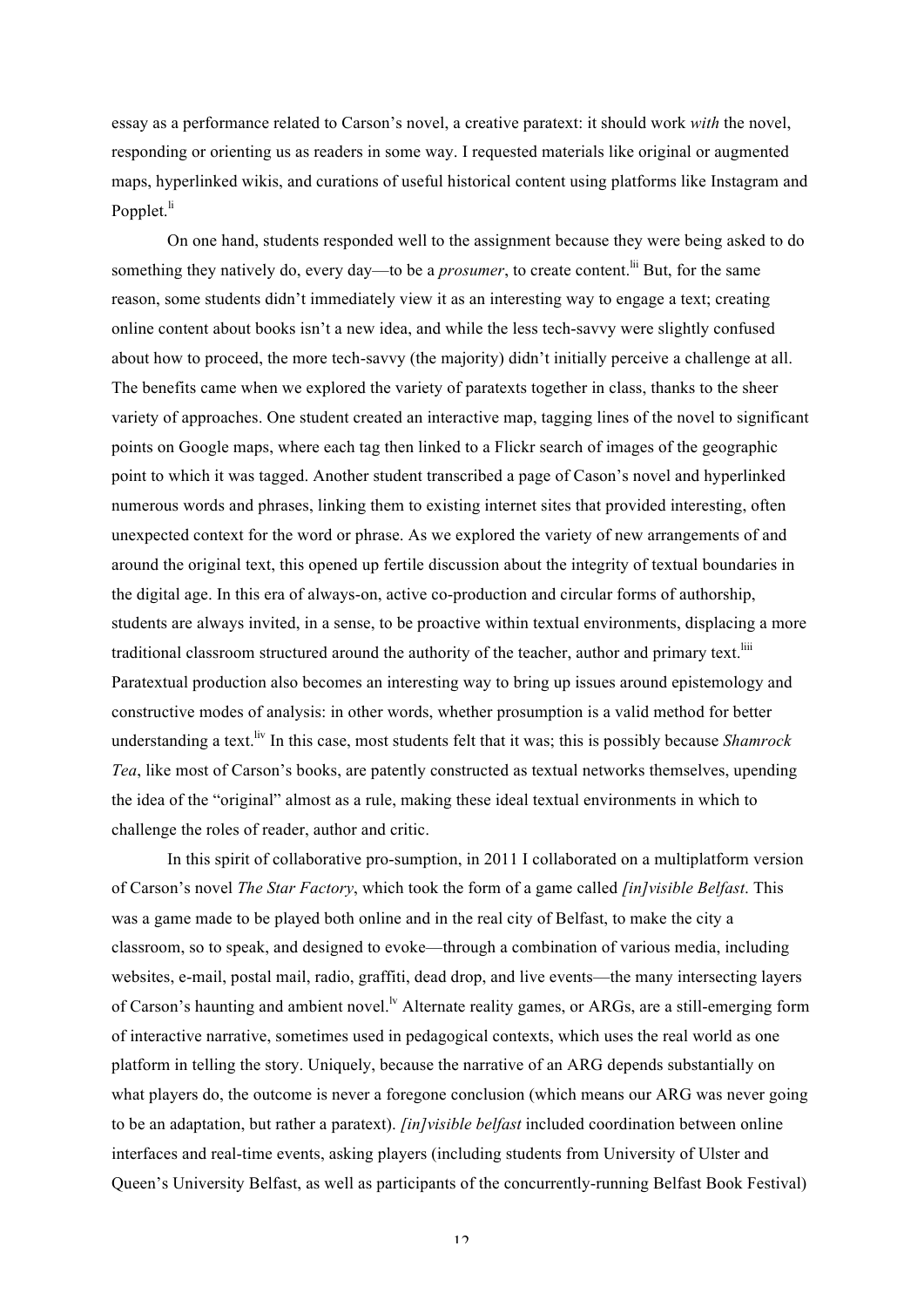to follow trails of clues that led back and forth between online and offline environments. There were also players participating from around the world, via an email-driven clue delivery system that kept them apprised of the live events happening on the ground in Belfast. The concept of an ARG is embedded with a particular ethos that values collaborative problem-solving and distributed thinking, translation and transference of meaning, surveillance and movement within spaces, cryptography and pervasive sign systems, real world objects and materiality, and the concept of serious play—all elements that aligned the form especially well with Carson's body of work.

It also aligns well with critical enquiry into the structures and culture of modern media. The ARG is a non-traditional and nonlinear medium, with many interweaving narratives rather than a single arc; it relies on improvisation and constantly attendance to possibility; it disrupts ideas of authority (for example, the authority of game designer) and requires players to co-design their experience through action and involvement in real environments (in this case, the real environment of Belfast). An ARG is, in other words, a "game that builds a story."<sup>Ivi</sup> ARGs can be created on small scales or large ones, from the mini-ARG designed by an instructor or student to be played in a single class session, to the large multiplayer ARG designed by a class and played for a week on campus, or in a museum, or in a park or city, by anyone and everyone. Besides being fun, the ARG format is excellent fodder for class discussions on remediation, authorial ownership and intention, interaction, new narrative formats and post-digital literature, providing a fascinating opportunity for students to open the text out onto the world and see what happens. In the case of *[in]visible belfast*, this unpredictable quality meant that the task for designers (including myself) was demanding, as it often relied on human input rather than automation or algorithms. However, this made the experience entirely unique for participants, where the outcomes had everything to do with the passionate engagement of a core team of fifty or so players who spotted holes, uncovered clues, searched the actual city, met up with each other for live events, created wikis to share information, circulated updates to those in other locations, and tracked the narrative across numerous platforms.<sup>Ivii</sup> This game was produced as part of a festival with a small budget attached, but this kind of game—or any kind of playable text—are not difficult to produce on small scales: semi-fictional orienteering exercises can be organised in spaces on campus or in an urban space, for example, inviting students to explore the themes of the literature outside of the text; a text could be mapped as a walking adventure or a scavenger hunt, asking students to make connections between the textual or literary experience and the experience of real space; textual clues can be hidden across internet platforms without too much trouble. The embeddedness of the game in the environment produces a special kind of immersion, where text and reality merge into a single, unified, active experience of learning.<sup>Iviii</sup>

In both the paratextual classroom activity and the ARG, participants were asked to consider the way we treat these virtual realities and their potential impact off-screen and outside the confines of the book (or game), focusing on ways in which these distinct worlds are perhaps not as distinct as we would like to think.<sup>lix</sup> Perhaps it's especially evident when studying transforming zones of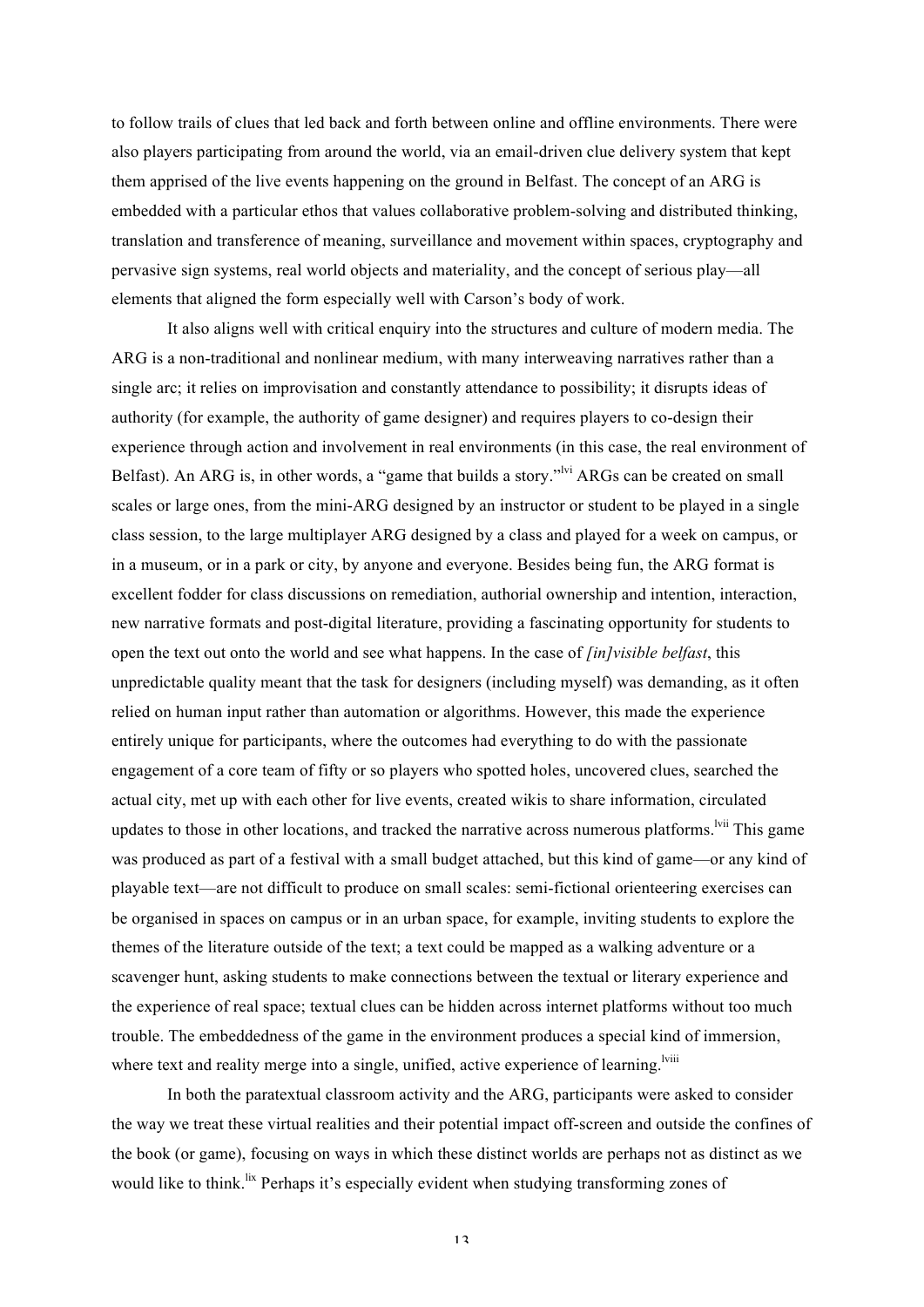consciousness, like Belfast, that assuming clear divisions of any kind is usually assuming too much; as Tessa Morris-Suzuki writes,

when I walk down the road with a machine gun in my hands to exact revenge on the people of the next village, because I have heard my grandfather's story of the past but not theirs, I step across the limits of the notion that history is merely narrative. I also step across the same limits if, without wielding a gun, I neither care not act when disaster overtakes the people of the next village, because I have heard only my grandfather's story, and believe that they are mass murderers who deserve no sympathy… We are implicated in the events of the past because we live within the institutions, beliefs and structures that the past has created….The knowledge of history we have absorbed consciously or unconsciously through a host of media determines who we feel sympathy for, which contemporary events stir us to joy, compassion or anger, and how we respond to those events.

Students can be invited to consider the role of textuality, virtuality, and immersion relative to history, violence, and empathy—and also play, including the nature of role-play. Can stepping into the mind or world of someone "in the next village", whether through a book or game, change how we interact in the world? Games and other post-digital media are different from television, for instance, because we can choose to be a part of the action and to understand ourselves as such, because they make invitations or even demands to immersion. Interactive or immersive literature is not just literature adapted to new devices, but includes the textual practices that enact immersion even without new devices, practices that were already native to the literary text, and yet whose trajectories have altered since the arrival of the digital. Students of Carson can explore possibilities for being an active participant in the text, and how this might change our understanding of the history and future of literature.

### **Posthumanism**

The humanities have undergone a radical change in the last two decades, a component of which has been the emergence of posthumanism as a major force in critical discourse. We traditionally conceive of human being as comprised in a single individual, one who has free will and discrete identity, who is capable of having individual thoughts and ideas, and taking consequent action in the world. Now we have a lot of machinery—laptops and iPhones and Instagram and 3D imaging and microwaves and prosthetic limbs and 3D printers—mixed into our humanness. These aren't just tools anymore. They have literally changed our brains. As a result, personhood itself--how we define what it means to be human, or not--is also changing. However, the appearance of posthumanism in the literature classroom is likely hindered by our traditionally humanist approach to the arts, as well as by the fact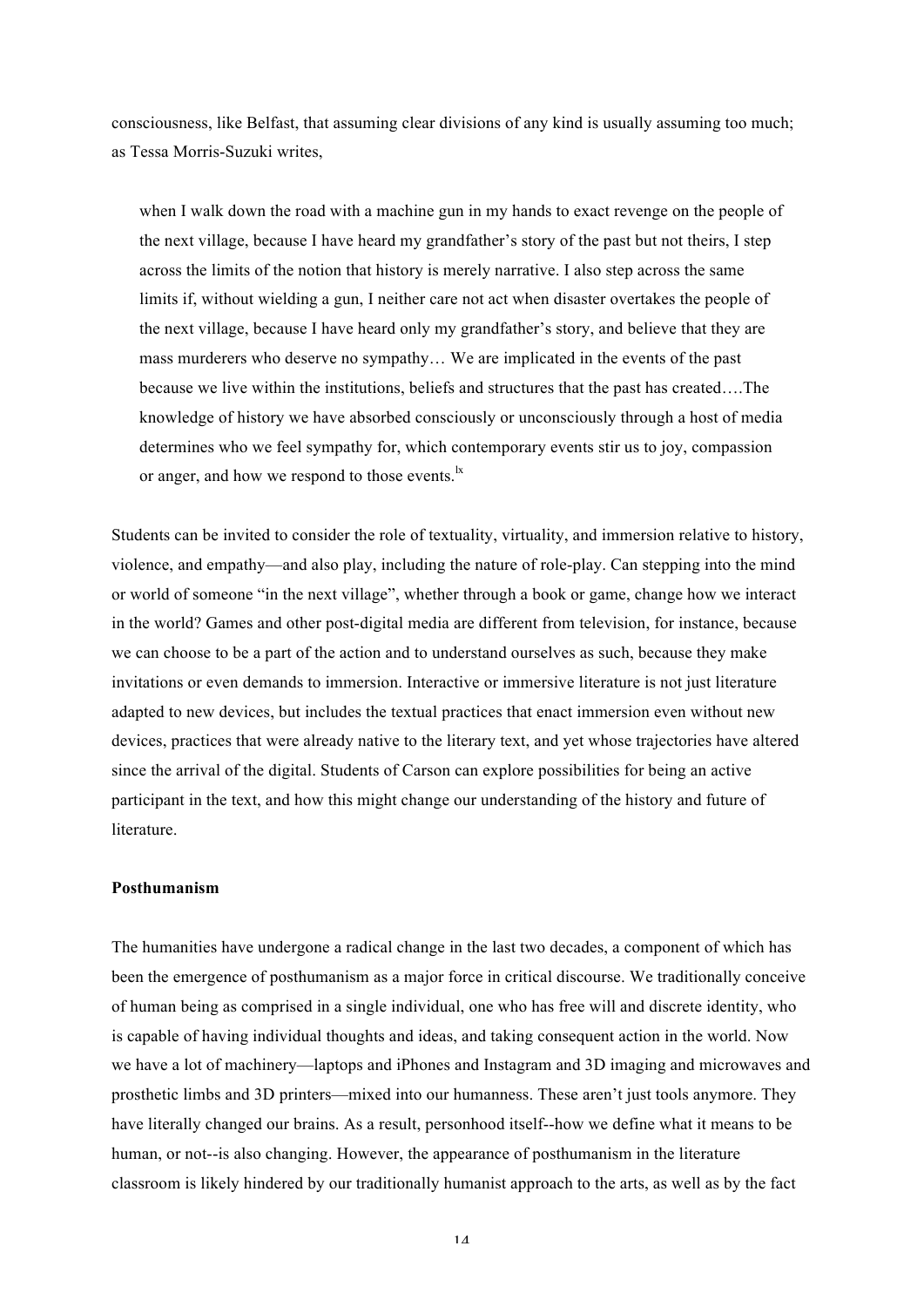that "new" texts—texts for which a posthumanist approach might be a more obvious option—are less likely to have made it onto reading lists.

To introduce students to posthumanism in literature, Carson is a good place to start. His network-texts complicate the boundaries of individual consciousness and individual texts to borrow, repeat, collect, translate, digress, shift, play, merge—a web of interlinking voices fill the many rooms of narrative, performing collectivity.<sup>[xi</sup> In *Exchange Place*, for example, in a sort of nested reflexivity a fictional protagonist writes of his own manuscript how "[s]ome entries are quotations from other writers, though many have no quotation marks, and sometimes I am uncertain as to whether a particular entry is my own work, or the work of another, or an amalgam of the two."<sup>Ixii</sup> Alex Houen gives a particularly interesting analysis of Carson's approach to subjectivity in *The Irish for No* (1987), in which, he argues, poems "teeter vertiginously between different memories and narratives", the subjective voice implying by its minimisation of the self-involved "I", that "literature is just another element in a universe of discourse."<sup>Ixiii</sup> Amid Carson's characteristic noisy plurality, a "cacophony of competing and cooperating voices", the coherent subject is deconstructed and replaced with a more posthuman subject, a representation reflective of complex interdependencies among humans, machines, and animals. <sup>Ixiv</sup> The concept of the posthuman helps to critically ground the epistemological project in a context that challenges conventional dynamics of power, inviting, as Karin Murris writes, young readers "to critically explore the meaning of a text on their own terms" using "reasoned, emotional and embodied engagement."<sup>lxv</sup>

In his distinctive idiosyncratic manner, Carson disrupts the human in most of his books, whether poetry or prose; he toys with, for example, the idea of *doppelgängers* and twins, of protagonists swapping identities either by chance or by design —a game that might be interpreted as Carson subverting the system, but also holds the potentially darker suggestion that identity is inconsequential.<sup>lxvi</sup> Taking a decidedly non-sacred view of the human subject, Carson's identity play seems to suggest that humanness is not tied to identity, but that identity is as transient and provisional as any other genre or construct. For students who are largely native to a world of ubiquitous and pervasive technology, Carson's texts are likely to be legible and compelling deconstruction of the traditional textual body, national body, human body. Carson's constant identity play seems to suggest that humanness is not tied to identity, perhaps is not even individual, but that it is transient and can be changed or destroyed in an instant. In this it is as provisional as any other category we may use to organise the world, and readings of Carson are helpful to challenging given perceptions, and transgressing normative ways of interpreting both literature and humanness.<sup>1xvii</sup> *Exchange Place* in particular lends itself to an ecological posthumanist reading; in this novel ecosystems feature, their dynamics and processes often indistinct from the experiences of human being, with the formation of texts, bodies and ideas occurring via inextricable and constant flows of information. As such, readings of *Exchange Place* are fertile ground for discussions linking science and the arts, again bringing into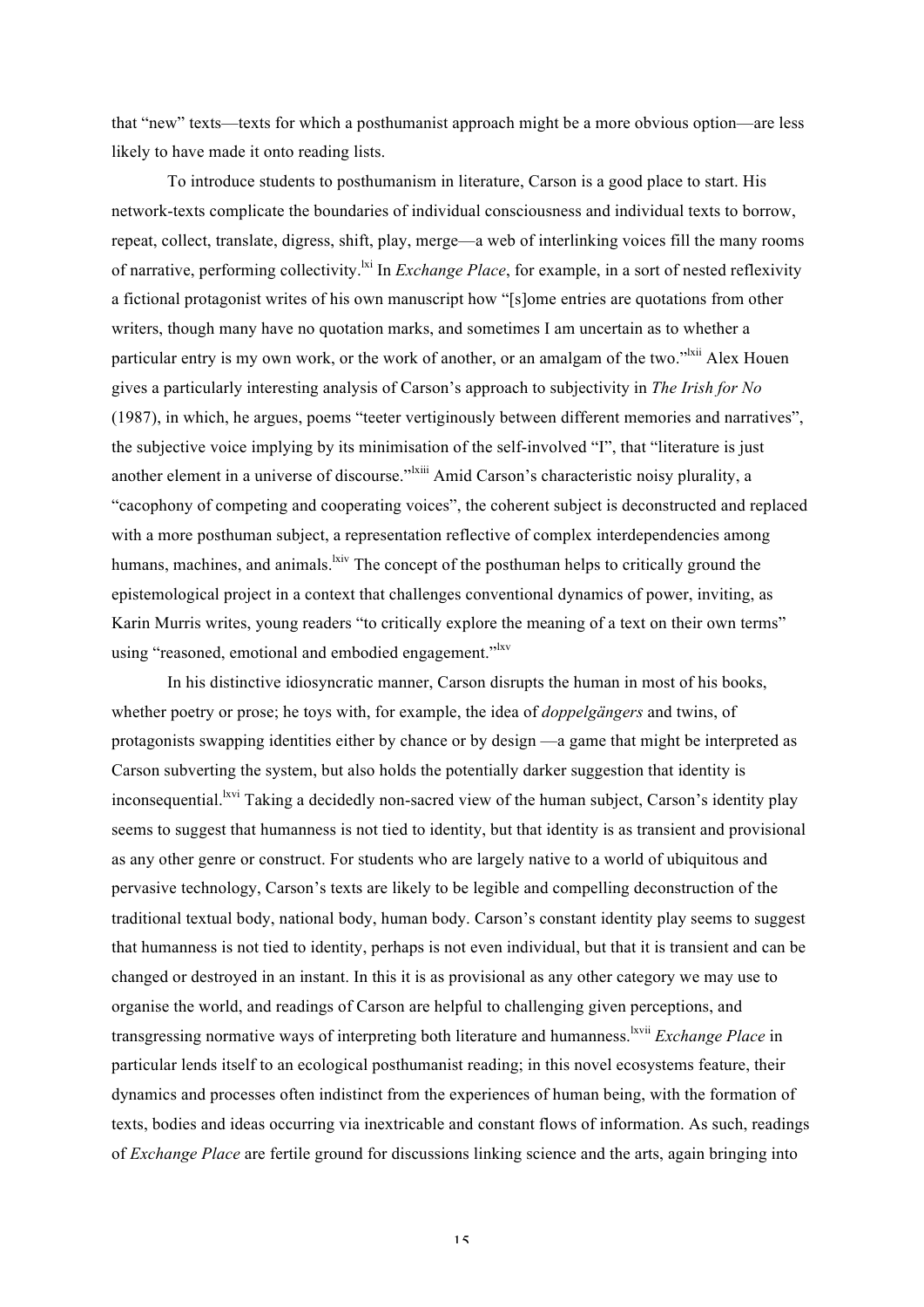question the focus of creative arts once the human is displaced as the centre of the universe: can we better understand the literary, and human being, if we read them as ecological forms?<sup>lxviii</sup>

To enrich contexts for this discussion, the systemic dynamics of the text and the systemic dynamics of human and animal behaviour, can be examined in a variety of ways: using textgeneration apps, for example, or running a "classic" text (like *Ulysses*) through a textual analysis programme; watching a time-lapse video of a flock of starlings and another of people moving through a crowded shopping mall.<sup>Ixix</sup> Pairing Carson's network-text with these kinds of contexts provides opportunities to discuss the ways in which literature is just one channel or form of information, and operates according to the same rules as other kinds of information: how different are the networks of the text and the networks of social media, for example, and to what degree do they equally challenge definitions of community or the idea of a self? If a sort of object-oriented ontology plays out in the networked text, designed to problematise and subvert human-centrism, what does this mean about the humanistic functions of literature, or language, as we have understood them up to now? And is Carson's narrative style more accurate in its complex representation of the human condition, where the (post)human is more of an environment than an integrated being—or is it simply dystopian? Students can engage with the emergence of the literary, from the individual text to an entire literary period, as phenomenon or event arising out of particular ecosystemic processes, and begin to reconfigure the role of the author(s) relative to the dynamics of cultural patterns and collective intelligence. The topic of posthumanism is also valuable as a classroom tool in that it can engage new ways of addressing salient issues of, for example, feminism, technology, and the environment, providing new contexts for constructive social critique that engage the body and materiality as well as what we tend to think of as disembodied critical modes.<sup>Ixx</sup>

Taking into account the material landscape in which Carson developed as a writer, this becomes especially salient: human systems can seem abstract in their complexity and yet can be materially dangerous, as in the conflict zone. A tense continuity between those seemingly inverse elements of the human network is, of course, an ambient feature of Carson's work. Carson interrogates the abstract view of human complexity by presenting an alternative form of access, that does not abandon embodiment even as network is a defining characteristic of being. We see this in his hunt for just the right pen in *The Pen Friend*:

Made for and presumably used by a lady's hand, the Sheaffer sits tolerably well in mind, though I must hold myself somewhat differently, and there is only the ghost of a scratch to its nib as I write.… I wonder whose hand held this pen before me, what assignations it communicated, its jade cylinder resting on a dressing table between words, among scent bottles of pale amethyst and frosted lilac and delicate opal. It carries a perfume which is not ink alone, a residue of someone else, of chiffon scarves or coral and apple-green and lavender and faint orange billowing in the slipstream of a Duofold Mandarin Yellow open-topped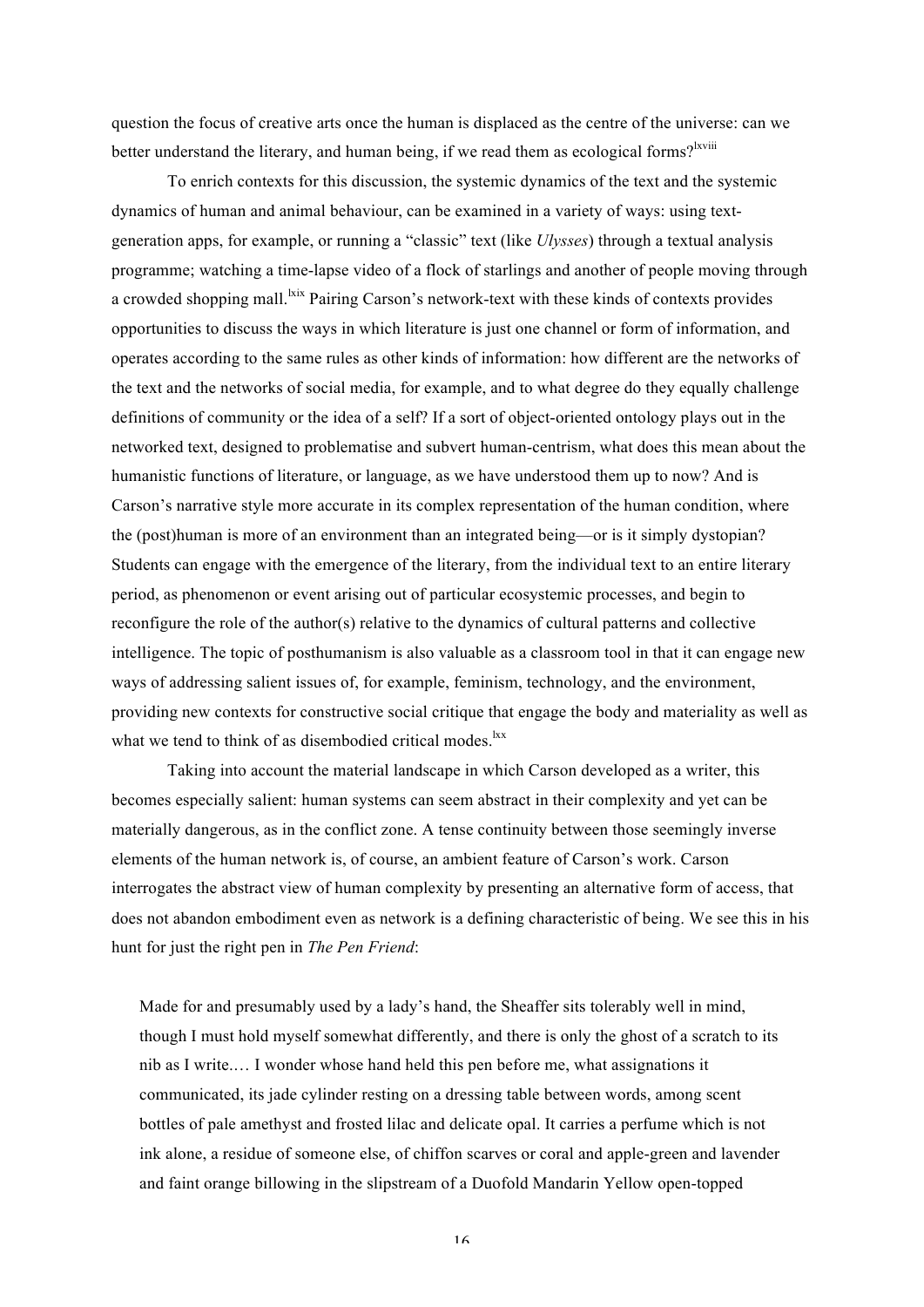tourer, colours dappling the faces of the laughing foursome as they drive through a leafy tunnel and faint jazz music ebbs and flows down through the trees from the white ocean-liner of a house built on the cliff edge. $\frac{lxxi}{dx}$ 

The materiality and textures of the pen raise questions for the speaker concerning its origins: its history, its oldness or newness, its wholeness or brokenness, who owned it, where they went, what they felt, how things looked, sounded, smelled. Like the Tardis or Russian dolls, questions are knocked into questions—implying of course that the object has a story, that the object is is open. The object has a life. This way of relating to objects challenges the quality of Modernity that separates the lives of people from the lives of objects, and refutes the idea that humanness is worthy of complex exploration but thingness isn't.<sup>lxxii</sup> What Bogost has termed *alien phenomenology* makes the leap, agreeing in a sense with the Carsonian way of rendering scales of complexity with the help of objects: "keys, watches, fold rings, a salamander brooch, watches, gold rings, fountain pens, the porcelain arm of a doll."<sup>Ixxiii</sup> With his characteristic catalogues and his careful engagement with things, Carson merges the human story often with that of objects in a way that does not, indeed, privilege the human. In *The Pen Friend* Isaac Beringer knows every thing intimately, as if it were human. "You might say they're like people," he tells the protagonist Gabriel, "and I remember their faces, and I have little stories for them, so one reminds me of another, the way you say so-and-so is like so-and-so."<sup>1xxiv</sup>

Perhaps a bottom line is that Carson's deeply networked style—often described as "difficult"—is likely to be less so for younger generations, for whom the ability to sift through network-texts, and whose ways of thinking about reality, have been shaped profoundly by digitality.<sup>lxxv</sup> Carson's work in particular invites modes of active reading—using movement, exploration in real space, playing with narrative structure, creating adaptations, experimenting with virtual realities and real materialities – and as such his texts are likely to be productive and compelling in the English classroom. His writing also provides many opportunities to open up conversations about modern contexts of terrorism, the postcolonial, and the changing nature of writing after digital. Carson is one of a number of writers who can be approached in this way, and should be; the complexity of the post-digital print text is a complexity that students are well equipped to grasp, after all—perhaps even better equipped, on average, than those of us who develop the curriculum. This represents an important opportunity, as placing authors of world literature within mixed traditional and emergent theoretical frameworks will only become more important for researchers and educators as literary studies increasingly engages the digital.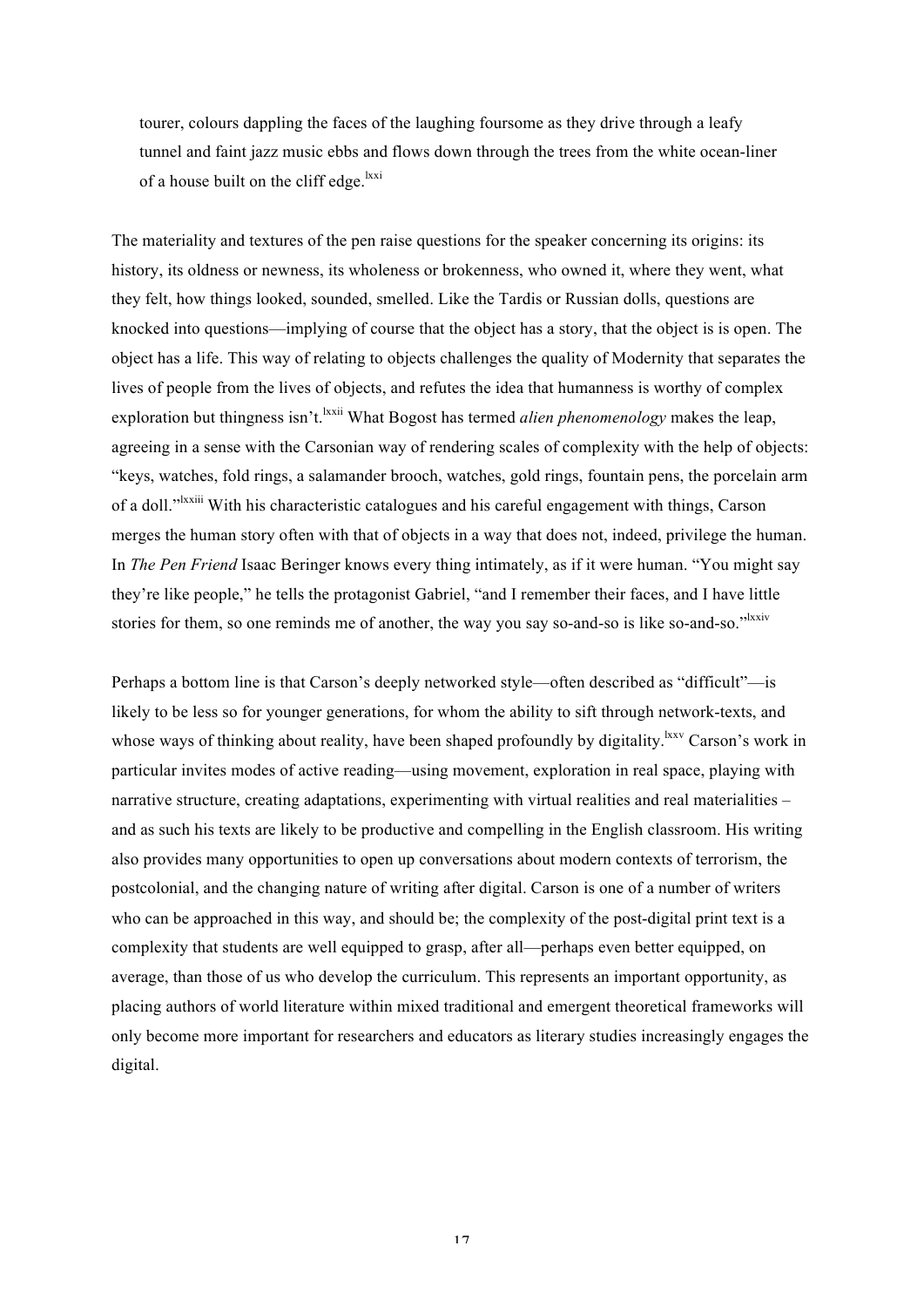<sup>i</sup> This use of the phrase post-digital is used to mean, most simply, "after digital", though by default it shares some aspects of previous uses of the phrase, of which there have been a few. The first of these is by Roy Ascott, who has argued that

[S]yncretic reality will emerge partly through the cultural coherence that intensive interconnectivity elicits, partly through the nano and quantum coherence at the base of our world-building, and through the spiritual coherence that informs the field of our multi-layered consciousness.

Roy Ascott, "Syncretic Fields: Art, Mind and the Many Realities", Esbjerg, DK: Artificial Reality and Telexistence 17<sup>th</sup> International Conference (2007). The phrase *postdigital* has been used by Sandra Álvaro in the context of a "postdigital condition" that she relates specifically to recent such as augmented reality (AR), geopositioning devices and ubiquitous informatics. For Álvaro it is a word to describe late digital culture, distinguishing it from postmedia culture. My use of the phrase post-digital should be differentiated from this, covering a broader range of movements following the arrival of digital technologies on the cultural scene. Sandra Álvaro, "Complexity, Multi-perspectivism and Tracking: A Brief History of the Meaning of Image from the Postmedia to the Postdigital Ages", Technoetic Arts 17.3 (2013): p 199-207.<br><sup>ii</sup> Danielle Barrios-O'Neill, "Chaotics and the post-digital in Ciarán Carson's Exchange Place." *Textual Practice* (20

18.

iio.<br><sup>iii</sup> N. Katherine Hayles, *How We Became Posthuman: Virtual Bodies in Cybernetics, Literature and Informatics* (Chicago, IL: University of Chicago Press, 1999), p 20.

iv Alex Houen gives an interesting interpretation in which Carson's writing is a means of "re-scripting" possibilities for the history and the landscape via networks of language and poetry. *Terrorism and Modern Literature: From Joseph Conrad to* 

<sup>v</sup> One of the more obvious gameful elements of Carson's text is a preoccupation with puzzles and clues, though most often his puzzles are dissolved rather than solved. The text is strewn with suggestions of codes, but the eureka moment in which decoding yields a message rarely arrives. Carsonian puzzles have flawed cryptography as a rule. We might be introduced to the idea of looking for a particular key, or attempting to decode something, only to find out sooner or later that the key is not a key after all and the code is unreliable. "You might say that I am faced with a jigsaw puzzle," says one protagonist to himself (or his reader). "But this is not a jigsaw puzzle. There are no straight edges or corners to help with the framing of the picture; and the picture or the story I am trying to piece together does not yet exist. Cars

Hayles defines "driving isotropically" as moving in such a way that "any destination is equally probable", a hallmark of posthuman orientation. Hayles, 1999, p 44.

<sup>i</sup> Richard Irvine, ed. *From the Small Back Room: A Festschrift for Ciarán Carson* (Belfast, UK: Netherlea Press, 2009), p 172.<br><sup>viii</sup> Ian Bogost, *Persuasive games: The expressive power of videogames* (Cambridge, MA: MIT Press, 2007).

<u> 1989 - Johann Barn, mars eta bainar eta industrial eta baina eta baina eta baina eta baina eta baina eta bain</u>

- 
- 

<sup>ix</sup> McGonigal, 2011, p 21. Bogost, 2007.<br>
<sup>x</sup> Carson, "Belfast Confetti", CP, p 26.<br>
<sup>xi</sup> Ibid., p 28.<br>
<sup>xii</sup> On game structures, see McGonigal, 2011 and Bogost, 2007.<br>
<sup>xiii</sup> Carson, "Zugzwang", FAWK, p 59.<br>
<sup>xiv</sup> Carso and Tom Veldkamp, "Stepping into Futures: Exploring the Potential of Interactive Media for Participatory Scenarios on Social-ecological Systems" in *Futures 42, no. 6* (2010): p 604-616.

Social-ecological Systems" in *Futures 42, no. 6* (2010): p 604-616. xviii In *Literacy in the New Media Age*, Gunther Kress writes,

The screens of computer (or video) games are multimodal – there is music, soundtrack, writing at times – yet overwhelmingly these screens are dominated by the mode of image. As the graphics become ever more sophisticated, the forms of reading necessary to play at least some of the games successfully become more subtle and demanding…. because the lexical and syntactic resources of written English are organised in this way … representation is always both cognitive and affective<sup>[1]</sup> Gunther Kress, Literacy in the New Media Age (London: Routledge, 2003), 160, 171.

<sup>xix</sup> Kress and others have argued that the paradigm shift has and will continue to profoundly affect the human, from cognitive and affective modes, to cultural and bodily engagement, to knowledge structures. See Kress, p 12.<br><sup>xx</sup> See Melba Cuddy-Keane. "Modernism. Geopolitics. Globalization". *Modernism/Modernity 10.3 (2003)*: p 539–558.

xxii Elmer Kennedy-Andrews, *Ciarán Carson: Critical Essays* (Dublin, IE: Four Courts Press, 2009), p 26.<br>
<sup>xxii</sup> Houen, p 260.<br>
<sup>xxiii</sup> C. Bittle, C. Haller, and A. Kadlec, "Promising practices in online engagement" (New Public Engagement, 2009.<br><sup>xxiv</sup> Ciarán Carson, *Collected Poems* (Loughcrew, IE: Gallery Press, 2008), p 214.<br><sup>xxv</sup> Treatment of postmodernity in this chronological way, however, must be respective of inequalities in the d

media, devices and associated social markers from region to region. For more on this, see Jan Van Dijk and Kenneth Hacker, "The Digital Divide as a Complex and Dynamic Phenomenon", *The Information Society* 19.4 (2003): p

xxvi Of the connection between modernism and electronic media, McLuhan writes: "It is strange that modern readers have been so slow to recognize that the prose of Gertrude Stein with its lack of punctuation and other visual aids, is a carefully devised strategy to get the passive visual reader into active, oral action. So with E.E. Cummings, or Pound, or Eliot." Marshall McLuhan, 1962, p. 104.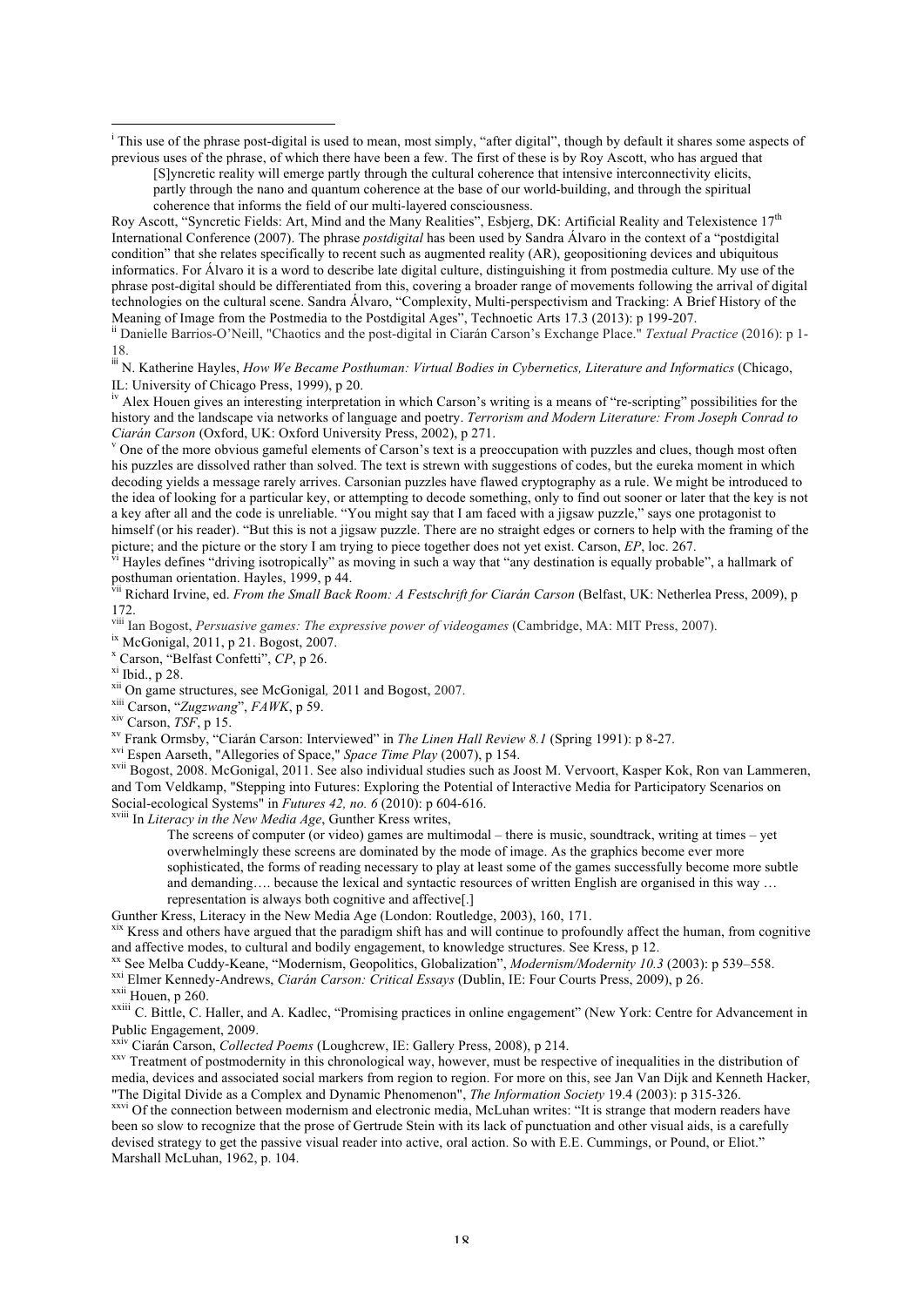<u> 1989 - Johann Stoff, amerikansk fotballstruktur (d. 1989)</u> xxvii Danielle Barrios, "Ciaran Carson's Belfast: Redrafting the Destroyed Native Space" in *Nordic Irish Studies* (2011): p 15- 33.

- xxviii Peter Boxall, *21st Century Fiction* (Cambridge, UK: Cambridge University Press, 2013), p 123-125: It is the in the fiction written in response to the terrorist event that, for Don Delillo, 'marks the actual beginning of the twenty-first century', that one can see the beginnings of a new way of thinking about global relations, a new and ethically challenging way of mapping the tensions between political radicalism, violent insurrection, literary innovation, and the power and force of the global market place.
- 

<sup>xxix</sup> Miller, 774. <br><sup>xxx</sup> Paul Bew and Gordon Gillespie, *Northern Ireland: A Chronology of the Troubles, 1968-1999* (Dublin, IE: Gill & Macmillan, 1999).<br><sup>xxxi</sup> Ciarán Carson, *Belfast Confetti* (Winston-Salem, NC: Wake Forest University Press, 1989), p 78-9.

xxxii Ibid., p 108.<br>xxxiii Carson, "Siege", CP, p 465. Danielle Barrios, "Ciaran Carson's Belfast: Redrafting the Destroyed Native Space." Nordic<br>Irish Studies (2011): p 15-33.

*IXXXIV* Amy J. Elias, "Interactive Cosmopolitanism and Collaborative Technologies: New Foundations for Global Literary

History" in *New Literary History* 39, no. 3 (2008): p 720.<br><sup>xxxv</sup> See Mary Patten, "What is to Be (Un) done: Notes on Teaching Art and Terrorism" in *Radical Teacher* 89, no. 1 (2010):<br>p 9-20.<br><sup>xxxvi</sup> Barrios, p 19.

p 9-20. xxxvi Barrios, p 19. xxxvii Katherine Hayles, How We Think (Chicago, IL: University of Chicago Press, 2012), p 12. xxxviii Carson, *EP*.

xxxix The GTD includes, for example, US domestic and international terrorism from 1970 to 2007, with various search options and interactive graphs that can be manipulated to illustrate trends in terrorism across time and/or regions. For

instruction on using this and similar resources see Miller, p 775.<br>
<sup>x1</sup> Donald Lazere, *Reading and Writing for Civic Literacy* (London: Routledge, 2010), p xii.<br>
<sup>xii</sup> Carson, *EP*, p. 2-3.<br>
<sup>xiii</sup> Carson, *FFA*, p. 260.

xliv Ciarán Carson, *The Irish for No* (Loughcrew, IE: The Gallery Press, 1987), p 27.<br><sup>xlv</sup> Interestingly, this linguistic architecture or verbal networking operates similarly to how Boxall describes of Ian McEwan's novel *Atonement*, whereby "repetitions produce a kind of architectural rhyming that lends a remarkable

shapeliness to the narrative." (p 72)<br>
<sup>xlvi</sup> See also Stefan Herbrechter and Ivan Callus, "Posthumanism in the Work of Jorge Luis Borges", Latin American<br>
Cyberculture and Cyberliterature (2007): p 179-193.

 $\frac{x}{x}$  ivii In Carson's poem "Slate Street School", for example, a young boy fantasizes about dramatic liberation of the "souls of Purgatory" from the bounds of measurable time. Between the administered moments, however, the language of the poem provides quieter ways out, linking to other poems in the volume that the reader can follow at will. The "iced milk" links to a pitcher of milk in "Dresden," or an electric milk float in "Whatever Sleep It Is"; "watered ink" links to an "ink-dark sky" in "Whatever Sleep," or the "indelible ink of Dublin September 1944" in "August 1969"; the shimmering snow is also the avalanche in "Whatever Sleep," and the rain of exclamation marks in "Belfast Confetti"; the window, the "pane of glass" in

"Whatever Sleep," the "Broken glass" in "Campaign," and the "bricked-in windows" of "Asylum.<br><sup>xlviii</sup> For more on the relationship between immersive, active learning and critical thinking for students, see for example Michael Anderson and Julie Dunn, eds. *How Drama Activates Learning: Contemporary Research and Practice* (London: A&C Black, 2013).

x<sup>lix</sup> Ciarán Carson, *Shamrock Tea* (London, UK: Granta, 2002), p 2.<br><sup>1</sup> Douglas Adams, *The Hitchhikar's Guide to the Galam* (Now York

Douglas Adams, *The Hitchhiker's Guide to the Galaxy* (New York, NY: Random House, 2002). Ciarán Carson, *ST*, p 43;

68-9.  $\frac{1}{11}$  The creation and engagement with what Jason Mittell calls "orienting paratexts" is useful in part because it effectively hermetically unseals the text, allowing the user/reader to "play" inside the material and help to co-create, opening up both the text, and possibilities for what the text can become. Jason Mittell, *Complex TV* (New York:

<sup>lii</sup> Alvin Toffler, *The Third Wave* (New York: Bantam Books, 1990).<br><sup>lii</sup> Scholars like Kevin Leander and Gail Boldt have proposed related multiliterate methods that approach "literacy-related activity not as projected toward some textual end point but as living its life in the ongoing present," where relationships are arrived at in ways that engage unpredictable, possibly more complex networks of literacies, which often prioritise

improvisation and ambiguity over certainty and authority. See Kevin Leander and Gail Boldt, "Rereading "A Pedagogy of Multiliteracies": Bodies, Texts, and Emergence" in Journal of Literacy Research 45(1): p 22-46.

liv See Donna Chu, "A Pedagogy of Inquiry: Toward Student-Centered Media Education<sup>"</sup> in *New Horizons in Education*, 58(3) (2010): p 44-57.<br><sup>Iv</sup> For a detailed description of *[in]visible Belfast*, see Danielle Barrios-O'Neill and Alan Hook, "Jumping between the

Layers: Alternate Reality Games and Literature" in *Using Games to Enhance Learning and Teaching: A Beginner's Guide*  (London: Routledge, 2012).<br><sup>lvi</sup> For a detailed description of the *[in]visible belfast* game and its outcomes, see Danielle Barrios-O'Neill and Alan Hook,

"Jumping Between the Layers: Alternate Reality Games and Literature" in *Using Games to Enhance Teaching and Learning*, Eds. Whitton & Mosely (London: Routledge, 2012).<br><sup>Ivii</sup> *[in]visible Belfast* was adapted to a radio documentary format by BBC Radio 4 in February 2016. At the time of writing

this was available on the BBC website at http://www.bbc.co.uk/programmes/b06z4w86.